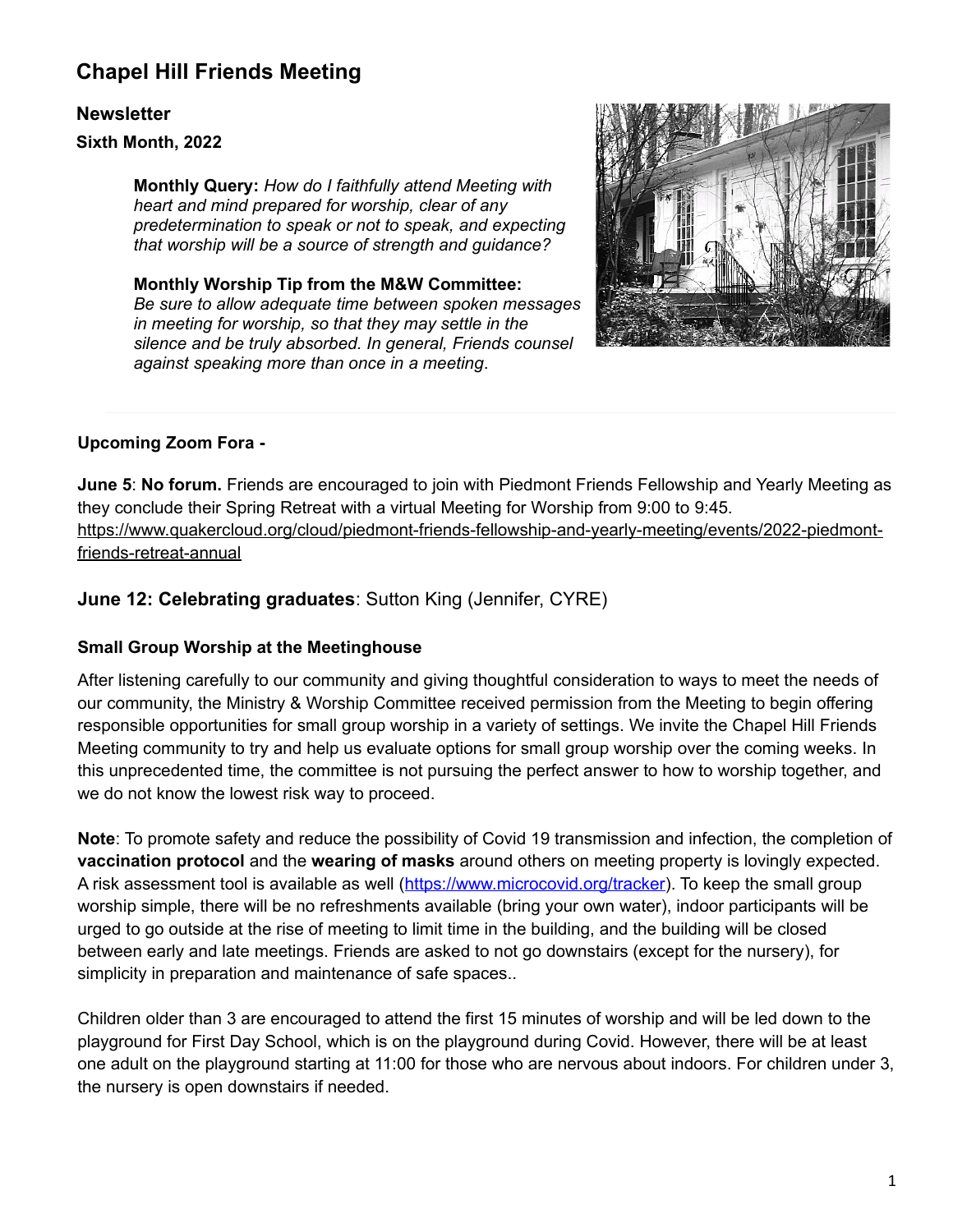## **Upcoming Events**

#### **Piedmont Friends Fellowship and Yearly Meeting, June 4**

Piedmont Friends Fellowship and Yearly Meeting will gather in person for annual sessions on Saturday, June 4 at Guilford College in Greensboro. For those unable to travel, there will be webcasting via Zoom that day. The theme is "Radical Hospitality – Welcoming the Light in Others." Activities include Friday evening fellowship via Zoom, a Saturday morning program on the theme, a young Friends art gathering in the morning, lunch, an optional walk in Guilford Woods led by Quaker historian Max Carter, afternoon annual sessions of Piedmont Friends and on Sunday morning via Zoom, closing Meeting for Worship. For details, a flyer, and registration, see the webpage for the retreat: [https://www.quakercloud.org/cloud/piedmont-friends](https://www.quakercloud.org/cloud/piedmont-friends-fellowship-and-yearly-meeting/events/2022-piedmont-friends-retreat-annual)[fellowship-and-yearly-meeting/events/2022-piedmont-friends-retreat-annual](https://www.quakercloud.org/cloud/piedmont-friends-fellowship-and-yearly-meeting/events/2022-piedmont-friends-retreat-annual)

#### **Friends General Conference Gathering**, **July 3 - 9**

The Friends General Conference (FGC) Gathering 2022 is being hosted by Piedmont Friends and will be held in-person nearby – at Radford University, Radford, Virginia.

The Gathering is a week of Quaker worship, workshops, and community for all ages. Friends come together from across the US and Canada (and sometimes further) to deepen our connection to one another and the Spirit.

The dates are July 3 through July 9. The theme for 2022 is "…and follow me." Given the proximity, the hosting by our yearly meeting, and the first in-person sessions since 2019, this is a rare opportunity to participate.

The week of the Gathering is packed with programs and events, from small group workshops to evening plenaries, and programs for children, teens, and young adults. You can register to attend the full event, or just the parts that fit with your schedule.

Registration will be open early in 2022. A reminder—if you need financial assistance to attend the Gathering, Chapel Hill Friends through the Shotts Leadership Development Fund and Piedmont Friends can contribute for part of the cost.

We have opportunities to participate in planning the event. Piedmont Friends have a Hosting Committee. The FGC Gathering Committee has subcommittees for the following aspects of the event: Adult Young Friends (18-35), Local Arrangements, High School, Junior Gathering, Evening Programs, Workshops, Worship, and Communication.

For more information, visit the FGC website (<https://www.fgcquaker.org/connect/gathering>) and see a 6minute video about the Gathering. Or contact our Piedmont Friends representatives: Ann Miller and Leslie Rountree (PFYM) and Jasmine McKewen and Brad Schultz (PFF).

#### **Announcements**

New Garden Friends Seeking Office Manager Chris Stanley shares with Friends: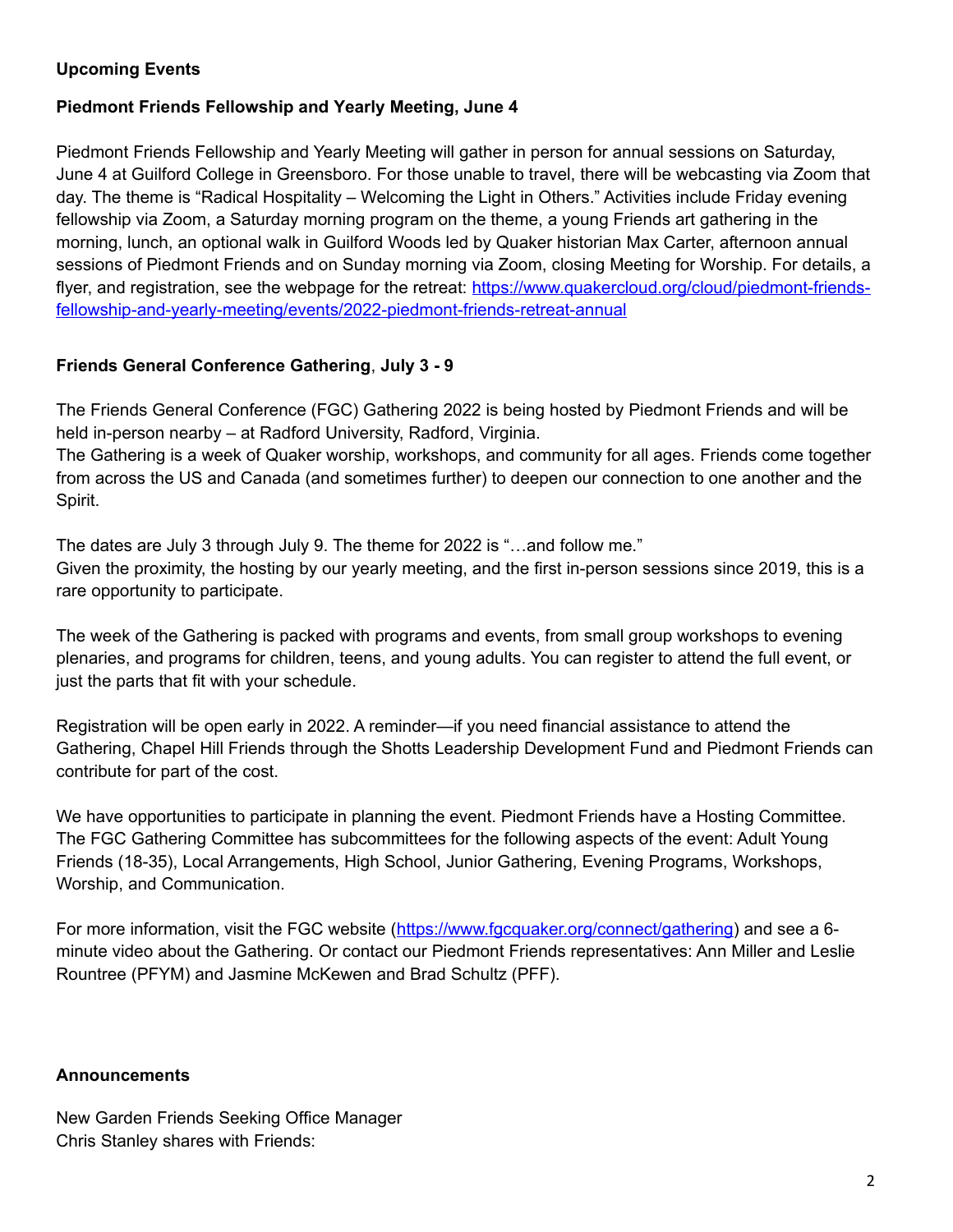New Garden Friends Meeting is seeking a full-time Office Manager. The Office Manager will function as a receptionist, provide administrative support to the Meeting, and manage payroll and accounts. Familiarity with accounting software is desirable.

The position is for 40 hours a week and offers individual health insurance, paid vacation, paid personal and family leave. Salary will be commensurate with experience but will not exceed 24 dollars an hour. The Office Manager reports to the Pastoral Minister and to the Clerk of the Stewardship and Finance Committee. The Meeting hopes to fill this position by June 30<sup>th</sup>.

Please send resume including contacts for three recommenders to Clint Corcoran, Clerk of Meeting. [ccorcora@highpoint.edu](mailto:ccorcora@highpoint.edu)

New Garden Friends Meeting A Religious Society of Friends | Established in 1754 801 New Garden Road, Greensboro, NC 27410 T: 336/292-5487 E: [office@ngfm.org](mailto:office@ngfm.org)

The IFC Pantry Needs Food Items Dottie Henniger shares with Friends:

The Inter-Faith Council pantry continues to need donations of food items. Please think of the IFC as you do your grocery shopping! The basket in the meetinghouse foyer is available to receive your contributions. For attenders who worship on Zoom, plastic bins will be put on the front porch on the last Wednesday of each month for your donations. Please also remember that financial gifts are always welcome. You can make your contributions online at the IFC website, *[ifcweb.org](http://ifcweb.org/)*. Thank you! Dottie

Visiting the Meetinghouse During Covid Building and Grounds shares with Friends:

As you know we've curtailed use of the meeting house during the pandemic. Occasionally, people have, and needed to, gone into the meeting house to support the few essential tasks of the meeting. We appreciate that those visits have been brief and infrequent. We do ask though that anyone that needs to go into the meeting house to please notify John Hite, by phone or text, prior to going. Thank you.

### Newsletter & eNews Reminder

**Note**: If you think that you haven't received your weekly enews or monthly newsletter, it helps to add [news@chapelhillfriends.org](mailto:news@chapelhillfriends.org) to your contacts. Otherwise it might go to your Spam folder (and likewise for other [chapelhillfriends.org](http://chapelhillfriends.org/) mailing lists such as [pfym@chapelhillfriends.org\)](mailto:pfym@chapelhillfriends.org).

Please send items for the weekly eNews email and the monthly print Newsletter to [news@chapelhillfriends.org](mailto:news@chapelhillfriends.org). **Note**: The eNews is formatted using Google Docs, so submissions in that format are most welcome – and it helps to suggest a title!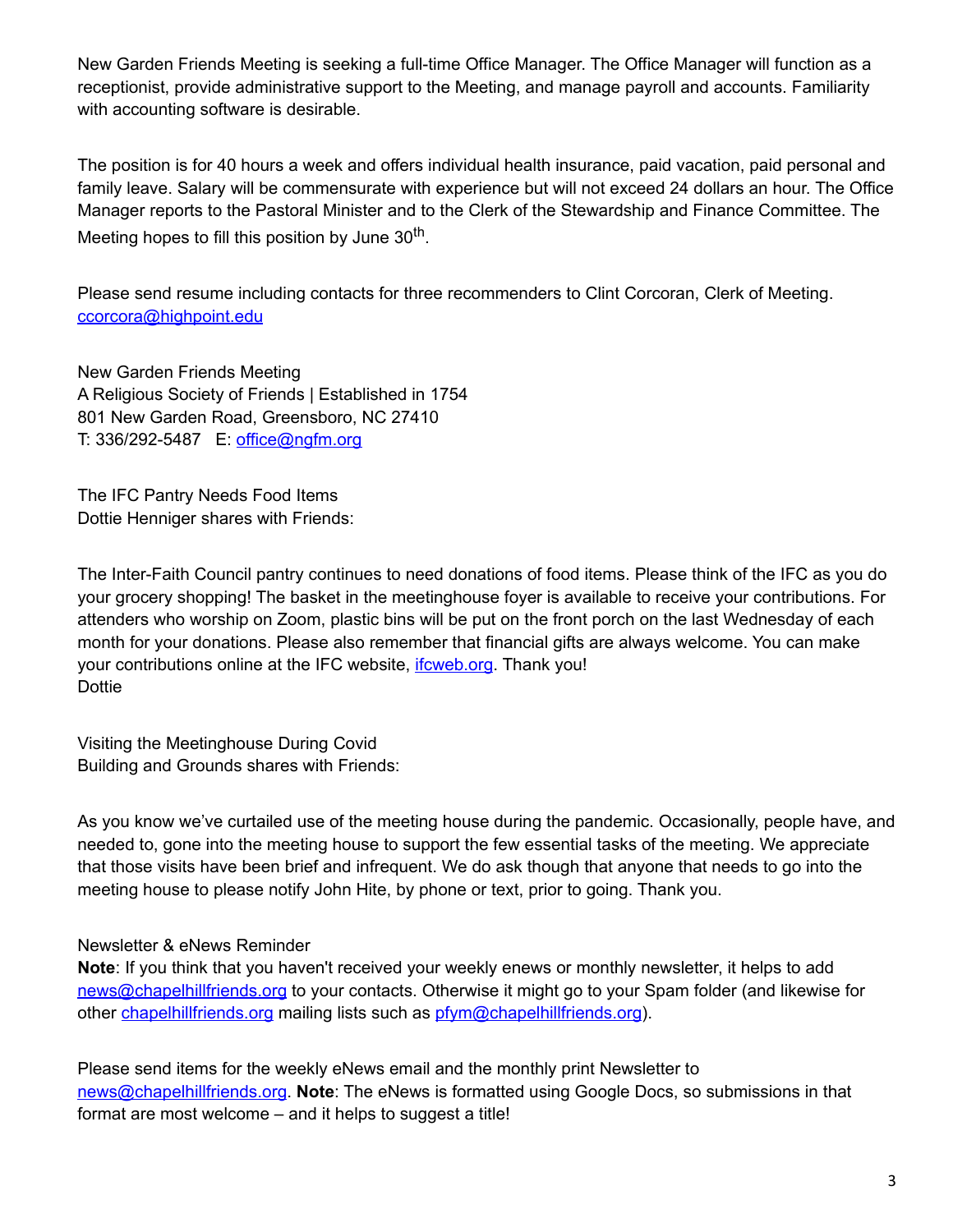- The deadline for weekly eNews is *midnight on Wednesday*. Please put "**for eNews**" in the subject line.
- The deadline for the monthly print Newsletter is on the *last Sunday of the month*. Please put "**for Newsletter**" in the subject line.

To unsubscribe, email to [news@chapelhillfriends.org](mailto:news@chapelhillfriends.org) with the subject line, Unsubscribe.

## **Pray for Peace**

From Friends House Moscow: Link to the Daily Meeting for Worship for Peace sponsored by FHM/FHMSA: (Friends House Moscow) Join Zoom Meeting <https://us02web.zoom.us/j/4165005614?pwd=NUtieEtqbDBYbjBrcGdMMzBKQ3drQT09> Meeting ID: 416 500 5614 Passcode: 182805 The room opens at 8:45am Pacific time (10:45 EST); worship begins on the hour and ends an hour later. After worship there will be time to share brief thoughts that did not rise to the level of ministry. You may also want to rename yourself indicating your geographic location. There will be no audible indicator when one enters or leaves, and everyone will be muted on entry. Please leave yourself muted unless giving ministry.

Ministry may also be shared in the chat, but it is not the place for private conversations. If you are new to Quaker unprogrammed worship and wish to talk with someone about it, send a message to the host and someone can join you in a breakout room.

### **Diplomacy is the Only Solution**

As the Russian invasion and assault on Ukraine continues, we stand in solidarity and sympathy with the people of Ukraine, the people of Russia, and all those in the region whose lives are being torn apart by war. We grieve the loss of life and destruction that war inevitably brings.

We are deeply concerned that new massive and broad sanctions imposed on Russia will not just impact Russian leadership, but further harshen the lives of ordinary people in Ukraine, Russia, and the region. The only solution is diplomacy—not further violence.

Act Now! [Tell your lawmakers that diplomacy is the best way to protect human lives and avoid further](https://act.fcnl.org/go/122413?t=16&utm_campaign=contacts&utm_source=ak&utm_medium=email&utm_term=22510.2161.ZGpwZZ&akid=22510.2161.ZGpwZZ)  [suffering.](https://act.fcnl.org/go/122413?t=16&utm_campaign=contacts&utm_source=ak&utm_medium=email&utm_term=22510.2161.ZGpwZZ&akid=22510.2161.ZGpwZZ)

#### **Friends Seeking Clearness on Abortion**

The release of the Supreme Court draft on Roe vs. Wade has vaulted abortion to a highly salient issue. Historically Friends have not had unity on the matter of abortion. Most Friends would like to prevent unwanted pregnancies, reduce the number of abortions, and minimize the occasion of abortion. This Quaker Earthcare Witness pamphlet attempts to bring Friends together to seek clearness on abortion.

<https://quakerearthcare.org/friends-seeking-clearness-on-abortion/>

### **The IFC Pantry Needs Food Items**

Dottie Henniger shares with Friends: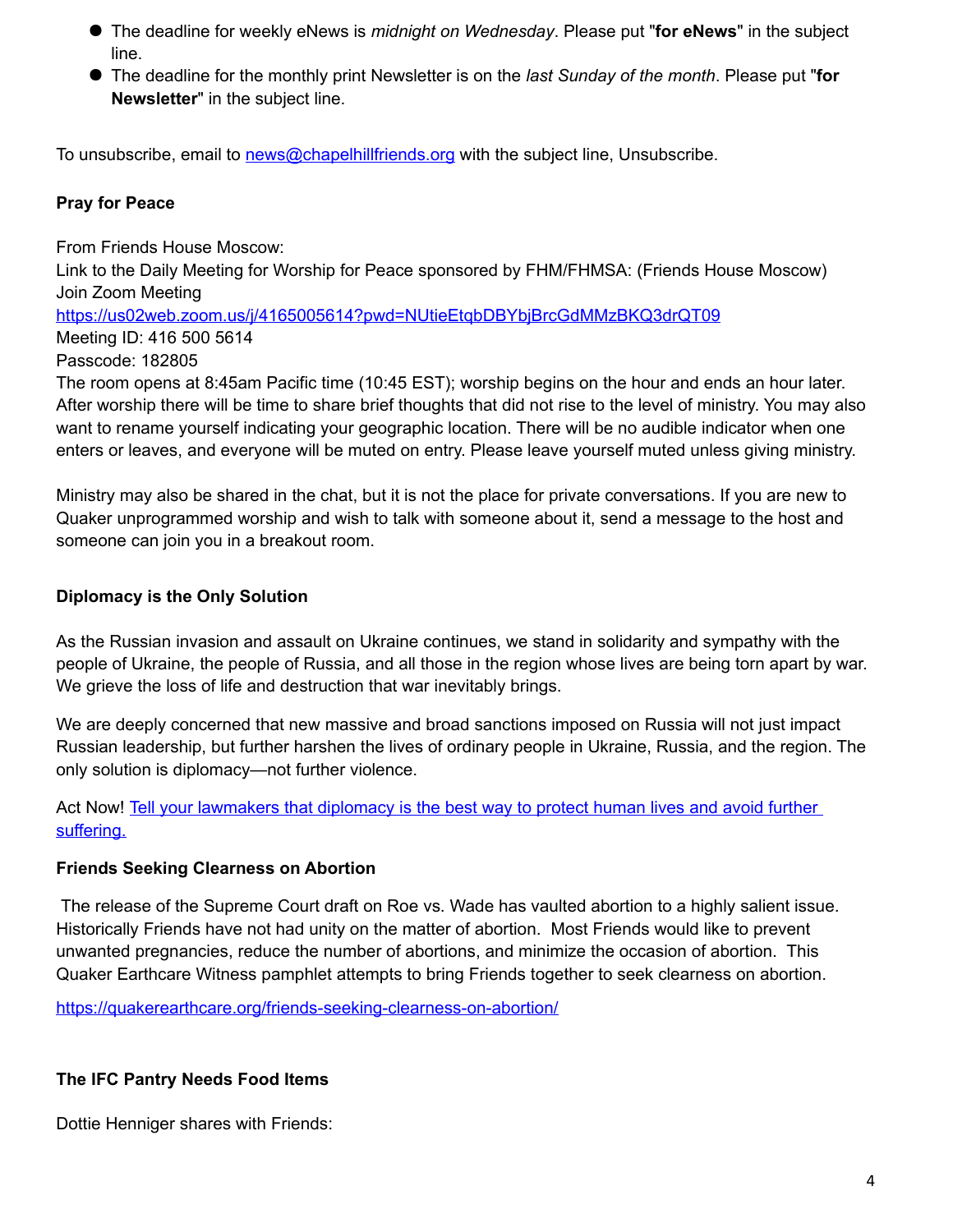The Inter-Faith Council pantry continues to need donations of food items. Please think of the IFC as you do your grocery shopping! The basket in the meetinghouse foyer is available to receive your contributions. For attenders who worship on Zoom, plastic bins will be put on the front porch on the last Wednesday of each month for your donations. Please also remember that financial gifts are always welcome. You can make your contributions online at the IFC website, *[ifcweb.org](http://ifcweb.org/)*. Thank you! **Dottie** 

## **Visiting the Meetinghouse During Covid**

Building and Grounds shares with Friends:

As you know we've curtailed use of the meeting house during the pandemic. Occasionally, people have, and needed to, gone into the meeting house to support the few essential tasks of the meeting. We appreciate that those visits have been brief and infrequent. We do ask though that anyone that needs to go into the meeting house to please notify John Hite, by phone or text, prior to going. Thank you.

## **Recurring Events**

Prayers for Healing/Holding in the Light, 2nd and 4th Wednesday, 7-8:30 pm YOU ARE INVITED TO PARTICIPATE IN Virtual Prayers for Healing/Holding in the Light on the 2nd and 4th Wednesday of each month, 7:00 to 8:30 PM. Join us when you can for as long as you wish - from your own home.

Do you have a name or a group of people to add to - or remove from - the list of those we will hold in our hearts and prayers? If so, please send to: [prayers@chapelhillfriends.org](mailto:prayers@chapelhillfriends.org). The list of names to be held in the Light will be renewed each month. Names must be resubmitted each month to be maintained on the list. We'll send an updated list on Wednesday afternoons. Thank you for joining us!

This virtual prayer service continues under the care of the Ministry and Worship Committee and each week, a volunteer will collect and post the names that are submitted and will read them aloud during the time of the service. You can be one of these volunteers! Please contact the Ministry and Worship Committee [\(mw@chapelhillfriends.org\)](mailto:mw@chapelhillfriends.org) or Chris Stanley [\(clerkofmeeting@chapelhillfriends.org\)](mailto:clerkofmeeting@chapelhillfriends.org) to join the volunteers supporting this ongoing ministry.

## **Pendle Hill Worship via Zoom**, Daily, 8:30-9:10am

Pendle Hill Quaker Study, Retreat, and Conference Center is now opening their daily morning worship to everyone, by way of Zoom or phone. A lovely opportunity for gathered worship every morning. "A handful of Pendle Hill residents continue to gather daily in the Barn – from 8:30am to 9:10am Eastern Time – expanding the 90-year-long tradition of daily worship here on campus. Beginning the week of March 16, 2020, we started an experiment of opening the circle of worship to YOU in your home. You can join us here via Zoom."

[https://pendlehill.org/explore/worship/join-us-online-for-worship-in-the-barn/?](https://pendlehill.org/explore/worship/join-us-online-for-worship-in-the-barn/?bblinkid=210290749&bbemailid=19903873&bbejrid=1408822779) [bblinkid=210290749&bbemailid=19903873&bbejrid=1408822779](https://pendlehill.org/explore/worship/join-us-online-for-worship-in-the-barn/?bblinkid=210290749&bbemailid=19903873&bbejrid=1408822779)

**Note**: The above link takes you *not* to the meeting but to a page of general instructions. Look for the sentence "You can join us via Zoom **here**, or by clicking on the image below."

## **Sloth Radio Is On the Air**, Tues, Thursdays, 8pm

Kathleen McNeil shares with Friends: Hi Friends/friends,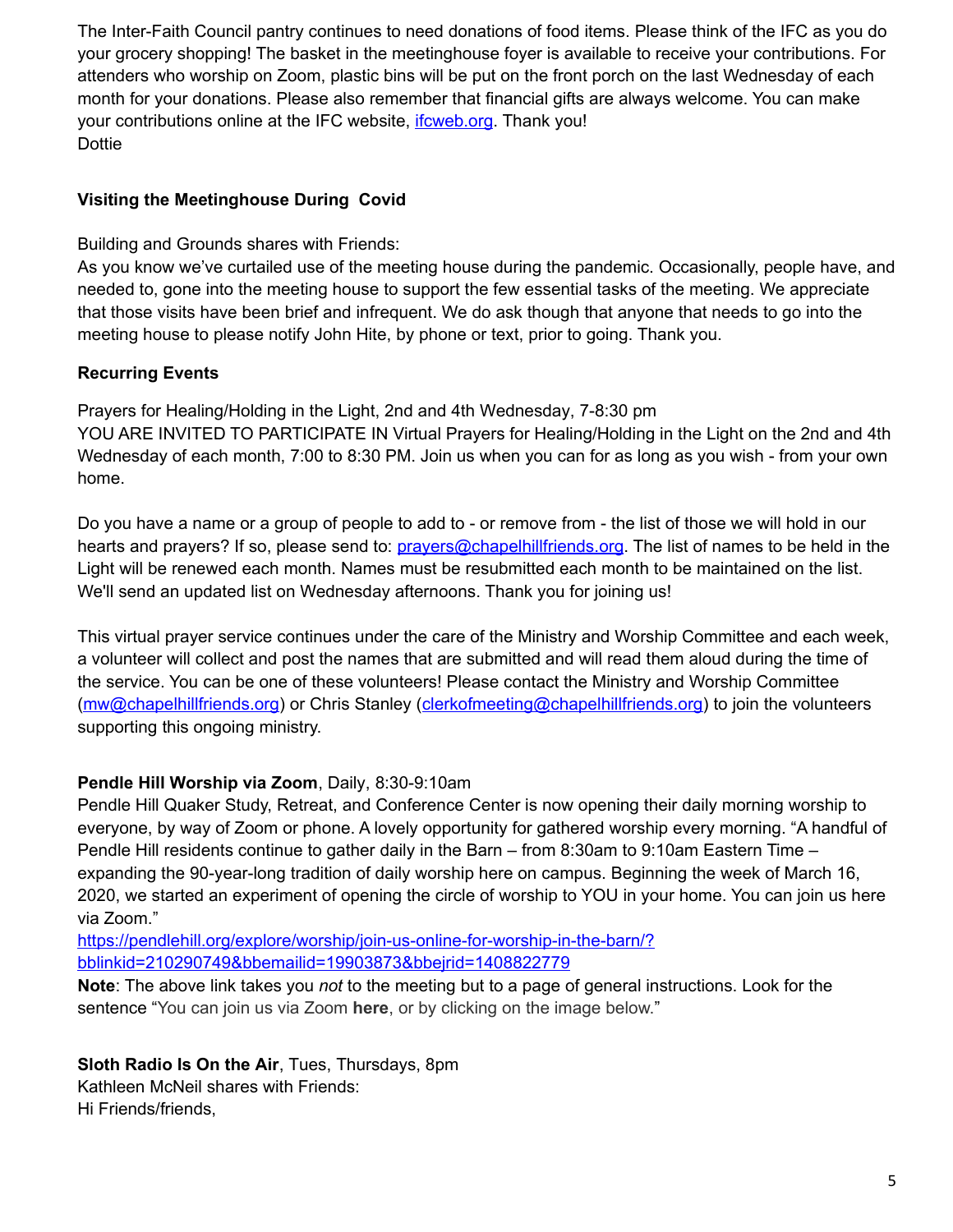The First Day School Middle POD (the Sloths) will be sharing our Sloth Radio Hour every Tuesday and Thursday evening at 8PM. You don't need to be in the middle pod to join us. All are welcome. We are reading the first book of the Harry Potter series. We will read for 30-60 minutes depending on interest level. The program will continue to be on zoom at the same address.

### Zoom:<https://unc.zoom.us/j/9194488892>

Please spread the word if you have any friends that you think would like to join us!

### **Personals**

**Our Housing Search** Dirk and Martha Kelder want to share with Friends:

Dear Community,

We are a quiet, responsible, retired couple (artist, chaplain - calligraphers), searching for a quiet, 2 to 3 bedroom duplex, separate apartment, or house to rent (or buy), (@1,000 sq. ft.). Washer/dryer preferred, some storage and walking paths nearby would be ideal, (in Orange, Chatham or Durham counties). Thanks so much for any leads! [martha.kelder@yahoo.com](mailto:martha.kelder@yahoo.com) (919) 942-2112

#### **Newsletter & eNews Reminder**

**Note**: If you think that you haven't received your weekly enews or monthly newsletter, it helps to add [news@chapelhillfriends.org](mailto:news@chapelhillfriends.org) to your contacts. Otherwise it might go to your Spam folder (and likewise for other [chapelhillfriends.org](http://chapelhillfriends.org/) mailing lists such as [pfym@chapelhillfriends.org](mailto:pfym@chapelhillfriends.org)).

Please send items for the weekly eNews email and the monthly print Newsletter to [news@chapelhillfriends.org.](mailto:news@chapelhillfriends.org) **Note**: The eNews is formatted using Google Docs, so submissions in that format are most welcome!

- The deadline for weekly eNews is *midnight on Wednesday*. Please put "**for eNews**" in the subject line.
- The deadline for the monthly print Newsletter is on the *last Sunday of the month*. Please put "**for Newsletter**" in the subject line.

To unsubscribe, email to [news@chapelhillfriends.org](mailto:news@chapelhillfriends.org) with the subject line, Unsubscribe.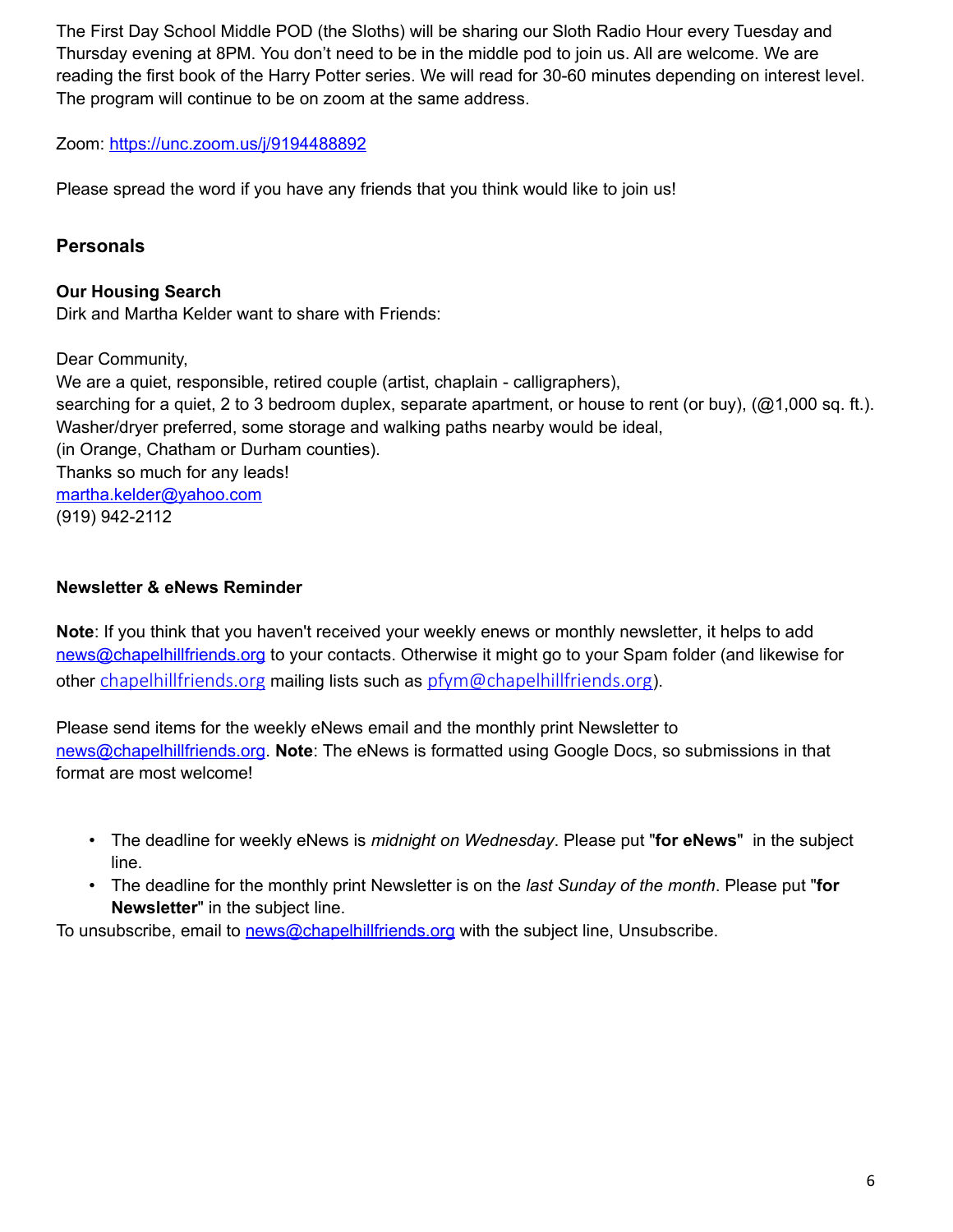#### **Chapel Hill Friends Meeting**

#### **Meeting for Worship with Attention to Business**

#### **Minutes**

#### **9 am Sunday May 15, 2022**

#### **Online via Zoom**

#### **Chris Stanley, Clerk, and Susan Inglis, Recording Clerk**

In attendance: Kate Vinita Fitch, Jan Hutton, Carolyn Stuart, Tom Munk, Buzz Borchardt, Allie Scales, Hank Elkins, Betsy Brinson, Lynn Drake, Matt Drake, Dottie Henninger, Ann Miller, Deborah Gibbs, Julia Cleaver, Sean Chen, Asta Crowe, Ken Grogan, Wendy Michener, Maura Murphy, Pam Schwingl, Annette Broadwell, Tom Ludlow, John Hite, Tom Fogarty, Monteze Snyder, Paul Munk, Ric Shepherd, Madelyn Ashley, Nancy Milio, Alice Carlton, Jasmine, McKewen, Emilie Condon, Susan Inglis, Chris Stanley

1. Opening worship and query – Chris Stanley, Meeting Clerk.

Query: What does the testimony of simplicity mean to me?

2. Chris welcomed Friends and reviewed the agenda. There were no first-time attenders.

3. Susan had sent the Minutes of the April Meeting for Worship with Attention to Business (MWAB). They were considered and approved.

4. Carolyn Stuart, Clerk of the InterFaith Council Committee, presented the annual report. It is attached here as Appendix 1. Friends accepted the report with appreciation for its excellence as well as for the committee's work.

5. Sean Chen, Clerk of the Publications and Communications Committee, presented the annual report. It is included here as Appendix 2. Friends accepted the report with gratitude for all that the committee provides.

6. Deborah Gibbs presented the Nominations Committee annual report, including the proposed 2022-2023 roster of committee members and others who serve the Meeting. It is attached here as Appendix 3. Friends accepted the report with gratitude for the hard work. We will return to the proposed roster in June, hoping to find it more thoroughly filled, and to accept it then. Friends moved to volunteer for committee service should email nominations@chapelhillfriends.org.

7. Monteze Snyder, Clerk of the Finance Committee, presented a draft budget for the next fiscal year. It is attached here as Appendix 4. Finance, based on direction from the May MWAB, prepares the final budget for the next fiscal year and presents it for approval at the June MWAB. Friends expressed appreciation.

8. Ann Miller and Leslie Rountree, our Representatives to the Piedmont Friends Yearly Meeting, asked to delay the PFYM report until June so it can include coverage for the upcoming retreat and annual sessions.

9. Jasmine McKewen, our Representative to the Piedmont Friends Fellowship, asked to delay the PFF report until June.

10. Pam Schwingl, our Representative to Friends Committee on North Carolina Legislation, presented the FCNCL report on CHFM priorities for the coming legislative session, that the meeting participated in in April. It is attached here as Appendix 5. There is a May 31 deadline for submittal of our priorities. Friends considered and approved the report.

11. Dottie Heninger from the Ministry and Worship Committee provided an update on the status of blended worship and returning to face-to-face worship. It is attached here as Appendix 6. She also read a proposed Minute of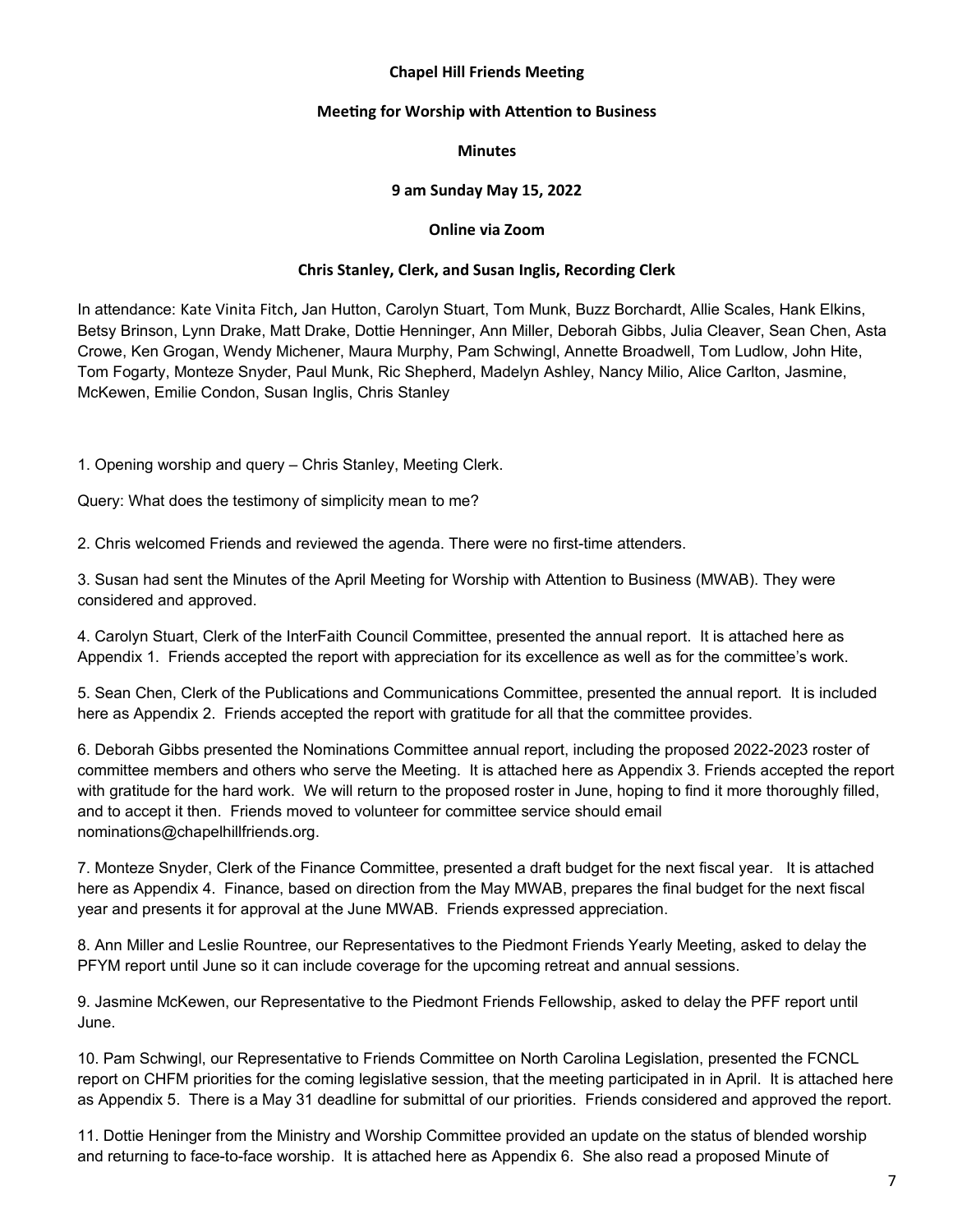appreciation for Chris Stanley's superb service as Clerk. It is included in the report and was accepted by the Meeting with enthusiasm.

12. Tom Munk proposed a revision to the Peace and Justice Committee annual report that was accepted during the April Business Meeting. Friends considered and accepted the revision. The revised report is attached here as Appendix 7.

13. Chris noted that the next Meeting for Worship with Attention to Business is planned for 9:00 AM on June 19th, 2022. Carolyn Stuart has agreed to act as Clerk during that Meeting.

#### . ANNOUNCEMENTS:

- To send items for the weekly eNews email news@chapelhillfriends.org. Put "for eNews" in the subject line. Deadline is each Wednesday at midnight. For the monthly print newsletter, email news@chapelhillfriends.org. Put "for Newsletter" in the subject line. Deadline is the last Sunday of the month.
- From Hospitality Committee Newcomers and old timers alike are invited to a newcomers tea outdoors in the playground behind the meeting house today following the 11 o'clock meeting for worship. Families with children are most welcome. Light refreshments will be provided.
- Other announcements included. The memorial service for our Friend Wade Barber will take place on Monday, May 16, at 2:00 pm. Due to the number of friends and family who are likely to attend, the service will be held under the care of the Meeting at the United Church of Christ, 1321 MLK Jr., Blvd., Chapel Hill, and not in the meetinghouse. Please plan to attend this meeting for worship to honor and celebrate Wade's life.

14. Closing worship, virtual circle, preparation for 11:00 AM Meeting for Worship.

### Appendix 1

### Inter-Faith Council Committee Annual Report, May 2021 to May 2022

The Inter-Faith Council continued to meet the needs of low-income and vulnera-ble members of our community for housing, food, emergency financial support and so-cial connection as the pandemic continued over the past year. This Annual Report de-scribes changes in IFC programs in the past year, the Meeting's involvement with IFC, financial data requested in the Meeting's benevolence process, and the IFC's efforts to address issues of racial/ethnic diversity and equity.

The following Friends served on the IFC committee during the past year: Ronald Carnes, Emilie Condon, Asta Crowe, Ann Drake, Max Drake, Gwyn Hein, Dottie Heninger, Carolyn Stuart (clerk), Tori Toles and Carolyn White. Tori is new to our com-mittee this year, and we welcome her energy and enthusiasm. We meet on a quarterly basis. Tori attends bimonthly meetings of the IFC liaison committee, comprised of mem-bers of area congregations supporting the work of IFC. We've not been able to serve as in-person volunteers this year, and we look forward to such opportunities opening up on a limited basis in the current year. More information regarding in-person volunteer opportunities are included in the report.

### **Program changes in past year**

### Community Navigation:

This new program assists community members in obtaining information regarding hous-ing, transportation, employment and other services. Community members are assisted in using computers available at the IFC Commons to obtain this critical information. The new director of this program,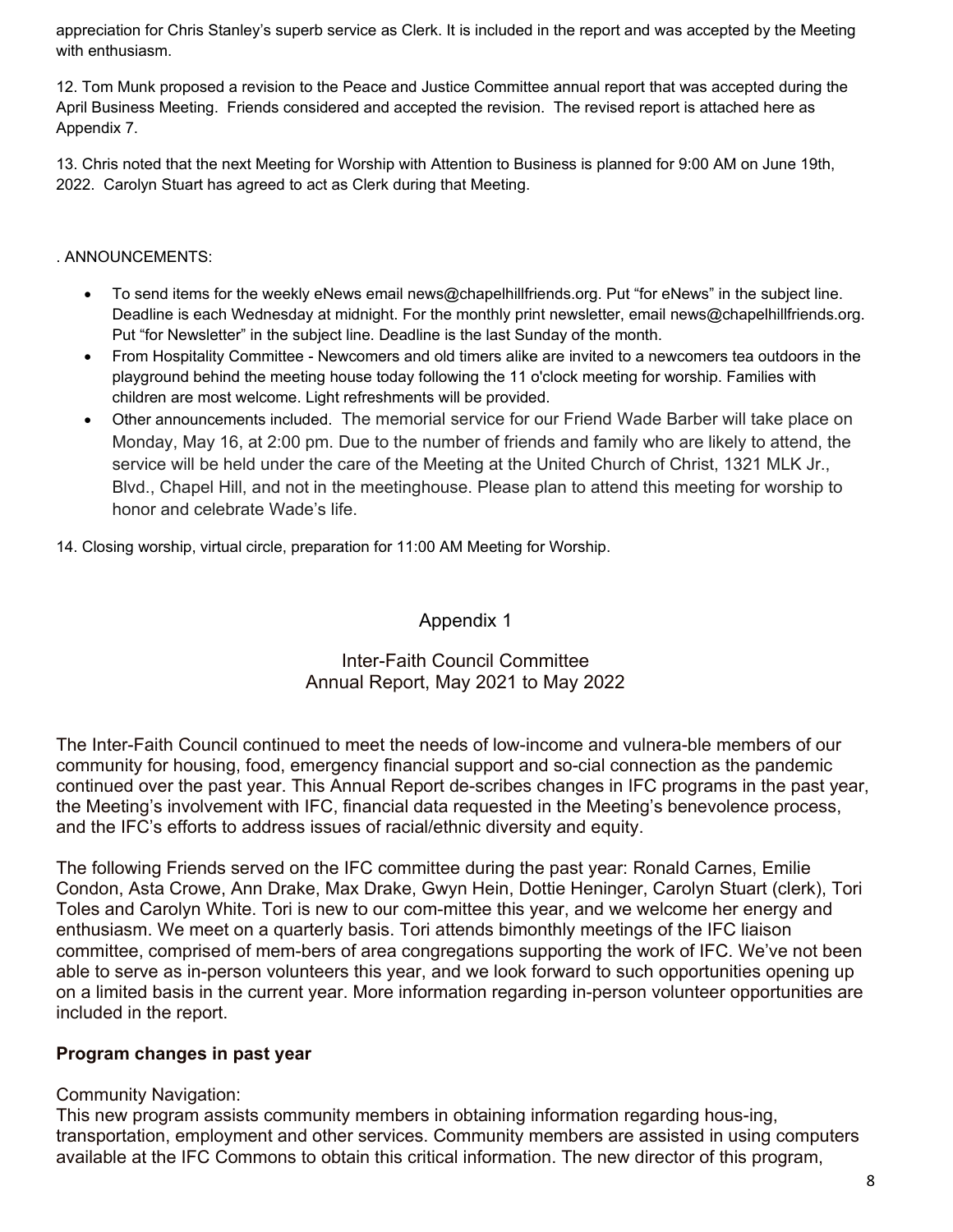Crystell Hinton, will begin to offer services as soon as IFC Commons is open to more residents being inside the building.

The Community Kitchen:

Much-loved and respected Community Kitchen manager, Bill Culton, retired this year, and a new Community Kitchen manager, Lance Dixon, was hired. Meals are served daily, with approximately 50 to 70 individuals served at lunch and 30 to 40 for dinner. No meals were served in the IFC Commons during the past year. Community members picked up to-go boxes and either took food home or ate in a socially distanced manner outside.

The IFC is beginning to offer volunteer opportunities in the Community Kitchen. Ten members of our Meeting toured the IFC Commons and were informed of these opportu-nities. Teams of no more than three volunteers may serve during a specific lunch or din-ner period. Carolyn White is currently organizing us to volunteer at two meals monthly — lunches on second Thursdays and dinners on fourth Wednesdays. We're excited about actually working with staff, though at this point no community residents are being served inside the IFC Commons.

The Community Market: The Community Market remained fully operational during the past year. The Market provides community residents with fresh fruits, vegetables, meats, canned goods and hygiene products. Approximately thirteen hundred bags of groceries were distributed monthly. On April 4, the Community Market invited residents into the Market to select groceries. Limited numbers of shoppers are allowed in the Mar-ket at any one time. For those unable to shop in the Market, the IFC continues to fill gro-cery requests, which are picked up by community residents.

Homestart: Homestart, the shelter for women and families, provided housing through-out the past year. Fourteen single women and ten families are housed in this program. Funds from FEMA and other agencies are no longer being used to house single women in a nearby hotel. Since families have their own rooms, they've been housed at Homestart throughout the pandemic.

Community House: This residential program for men houses 52 men. As is the case with single women at Homestart, men are no longer being housed in a hotel. The IFC has not been able to continuously offer shelter for new men, however, due to Covid out-breaks. As a congregant living environment, IFC is required to have 28 days of no new cases after a positive case has been detected. This stipulation is required the Health Department to clear an outbreak status and accept new residents. This has created sig-nificant disruption in services at the Community House.

Emergency Financial Assistance: This program continued, as members had increased need for rent and utilities assistance and other funds for crises (emergency medicine, etc.). Staff and volunteers conducted telephone interviews with members to assist with distribution of funds.

Housing Support: IFC continued to advocate for affordable housing for members. through town governments of Chapel Hill and Carrboro and the Orange County Afforda-ble Housing Coalition. The IFC organized a "House Us Now!" rally on April 9 and contin-ues to advocate strongly for dignified, safe, affordable housing.

REAL (Race, Equity, Action & Leadership): REAL includes three programs: Activate IFC!, Meeting of the Minds, and the REAL Transformation Team. Through the work of REAL, the IFC hosted a book discussion with William Elmore and Susan Simone of *Prison from the Inside Out,* documenting Will's experience as an incarcerated man and his transition to life in our community. REAL, along with Justice United and other organi-zations hosted a candidates forum for the two candidates for district attorney, Jeff Nie-man and Kayley Taber. Quinton Harper, in his new position at Activate! IFC manager is intent on providing community residents with skills needed to advocate successfully for their needs.

### **Meeting Support of the IFC**

We have supported the IFC in the following ways: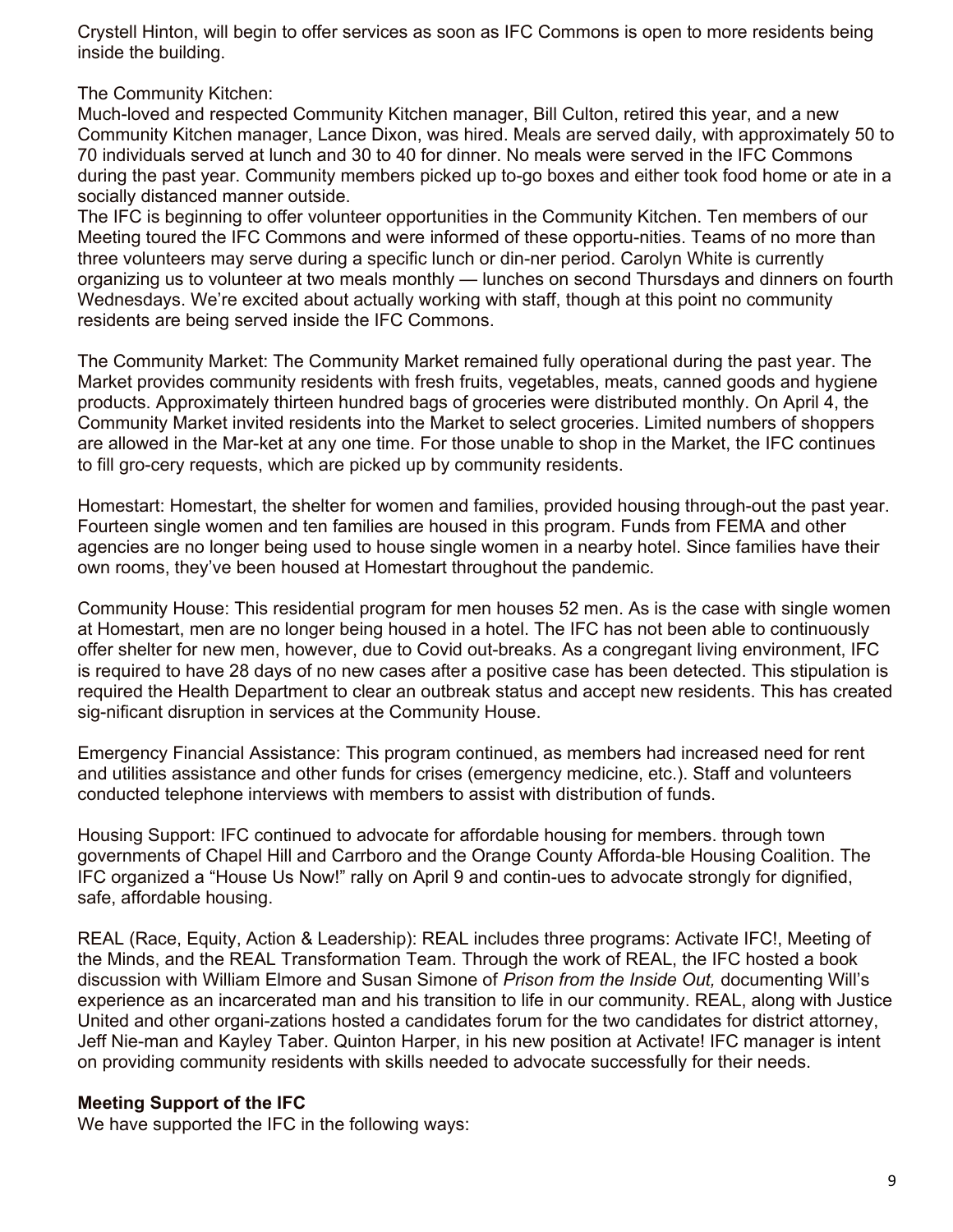CROP Walk: The Church World Service and IFC annually sponsors a walk to raise money to address hunger worldwide (75 percent of funds go to global hunger relief agencies) and in our community (25 percent goes to IFC to be used locally.) There was an in-person walk this year on April 3. Two Friends, Dave Curtin and Wendy Michener, walked. We had 20 on-line contributions, with total contributions of \$1,830. Thank you, Friends, and thank you to Dave Curtin who set up our meeting link for easy online donations.

Donation of Food & Hygiene Items: Since the meetinghouse opened for in-person wor-ship in July 2021, Friends have brought contributions of food and hygiene items to the foyer on First Days. To provide an opportunity for Friends not worshipping in-person, the IFC Committee picks up donations brought to the meetinghouse porch on the last Wednesday of each month. Members of the IFC committee take all food and hygiene contributions to the IFC Commons.

Holiday Meals and RSVVP: The IFC Committee continued to encourage Meeting sup-port for holiday meals and RSVVP. There were fewer restaurants participating in the RSVVP, a program in which ten percent of proceeds from meals eaten in their estab-lishments on RSVVP day go to the IFC.

Forum with Jackie Jenks: The IFC Committee arranged for Jackie Jenks, President and CEO, to present a forum on March 27. The forum was well attended and Friends asked Jackie numerous questions regarding the challenges now facing IFC. We learned about the dedicated and resilient manner in which the IFC continues its work during these challenging times.

## **Financial Data**

As requested in the revised benevolence process, the committee collected the following financial data. The 2020-2021 Annual Report states that general contributions were \$5,536,019. The general contributions for 2021-2022 is \$5,245,809.

The 2020-2021 Annual Report states that twenty-five staff members are employed by the IFC, which includes full time and part time positions. A request was made regarding the number of employees for the past year, but that number was not made available prior to writing this report. However, as is the case with many employers, the IFC has faced challenges in maintaining the staff they would like to have. There are several new staff members over the past year: Mar'lisa Wooten, Community engagement Manager; Asia Fowler, Finance and Operations Director; Quinton Harper, Activate IFC! Director, Lance Dixon, Community Kitchen Manager. The IFC is seeking to fill additional positions: Shelter Team Lead (full-time); Community Kitchen Staff (part-time); Resident Advocates (substitute); Facilities Staff (substitutes). Staffing changes and the low number of volunteers who have been able to be inside IFC Commons are challenges, which the IFC staff is doing its best to address.

## **Racial Equity and Inclusion**

At Jackie Jenks' forum, she stated that transforming the focus of IFC from a "charity model to a justice based model" continues to be a focus. REAL (Race, Equity, Activism and Leadership) includes three programs: Activate IFC!, which works to increase the political engagement of low-income members; Meeting of the Minds, a group of com-munity leaders and IFC members focuses on issues of affordable housing and racial eq-uity; and REAL Transformation, which focuses on issues of racism and equity within the IFC. The IFC seeks applicants for employment from Black, Indigenous and People of Color (BIPOC), people with the lived experience of poverty or homelessness, LGBTQIA people and those with disabilities. The IFC Board is representative of the diverse com-munity it serves. In closing, we are proud of the hard work being done by IFC during these difficult times and committed to continuing our support.

Respectfully submitted, Ronald Carnes, Emilie Condon, Asta Crowe, Ann Drake, Max Drake, Gwyn Hein, Dottie Heninger, Carolyn Stuart (clerk), Tori Toles and Carolyn White.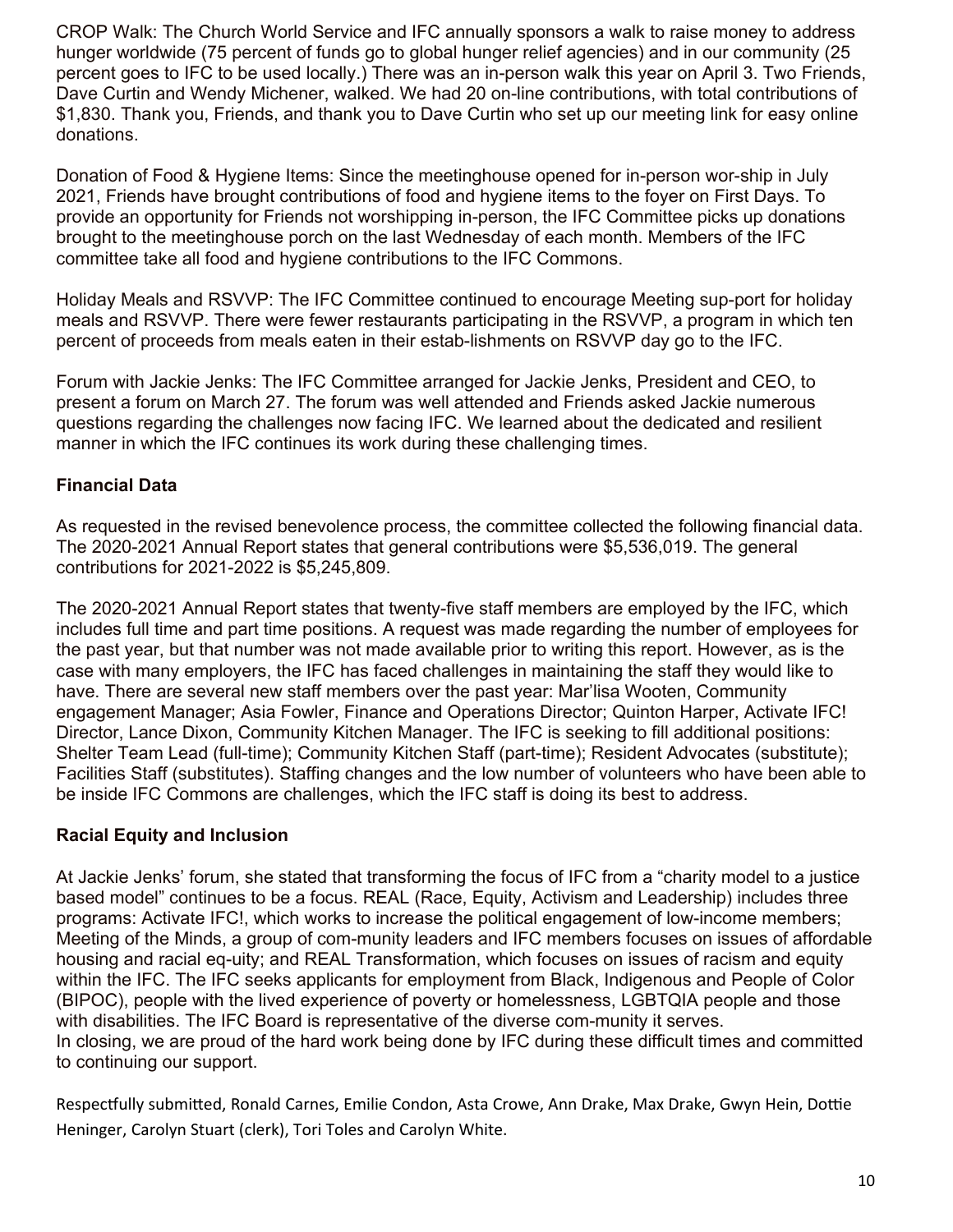# Publications & Communications Committee Annual Report, May 2022

The P&C Committee establishes and oversees communication modes within the Meeting and beyond. The Meeting's website, https://www.chapelhillfriends.org, is the "public face" of the Meeting. It provides extensive information about the faith and practice of our Meeting in particular and the Religious Society of Friends in general. The weekly E-News bulletin, emailed to all who request it, contains news of Meeting activities. The printed monthly newsletter contains announcements and Meeting for Worship with Attention to Business minutes. The committee also publishes an annual Directory of Meeting members and attenders, committee members, and appointees. It also establishes and oversees email addresses, such as friends@chapelhillfriends.org and cyre-committee@chapelhillfriends,org, for committees and for all the Meeting's clerks.

## **Highlights**

● David Curtin worked with an ad hoc group including Monteze Snyder, Lynn Drake, Carolyn Stuart, and Buzz Borchardt to build and distribute the 2022 edition of the Chapel Hill Friends Meeting Directory. This was available both in print and electronically, and was distributed by post to members and attenders. The electronic version was also distributed widely on demand.

• As part of the update to the directory, work was done to update contact and other data about members and attenders in the "Servant Keeper" contact management application. The Committee would like to thank Monteze Snyder for her work, incorporating all information changes received from members and attenders into Servant Keeper, enabling this year's directory to be produced. David Curtin and Buzz Borchardt will work in the future to make sure that Servant Keeper continues to be an accurate reflection of our community, and will work to update and maintain the data within it as part of the future directory production process.

● Website updates could be characterized as mostly ordinary updates, with no major features added. Content to support the work of the Anti-Racism Committee was added over the year at: https://www.chapelhillfriends.org/arc-anecdotes.html. Updates to the website continue to be managed by Sean Chen and Buzz Borchardt, who welcome any feedback, input and content changes.

● Email lists continue to be updated and maintained through our service provider's platform. Distribution lists for committees are maintained with both working group email addresses and more limited contact email addresses being provisioned for the work and communications needs of committees. Updated contact lists are available on request from the Publications & Communications committee.

● A weekly eNews mailing is distributed electronically to members and attenders through Google Groups. Buzz Borchardt continues to edit and distribute the eNews, and has shown great dedication and skill in getting it out on time. The actual eNews has gone through some evolutions with improved formatting being incorporated into its design.

• The monthly newsletter is assembled by Peter Malone, in collaboration with Buzz and Sean, built with content from eNews and individual submissions; the newsletter is distributed electronically. It continues to culminate on the monthly basis the items that have been distributed in the weekly eNews, along with the record of our Meetings for Worship With Attention to Business, and other items of interest for the meeting as a whole. The monthly newsletter continues to be posted electronically in PDF format on the website at: https://www.chapelhillfriends.org/newsletter

## Looking Ahead

● Printing the monthly newsletter as the Meeting returns to in-person worship attendance at the building is an item that the Committee needs to take up and consider with feedback and input from the meeting as a whole.

● In order to streamline the production of any updated directories the committee will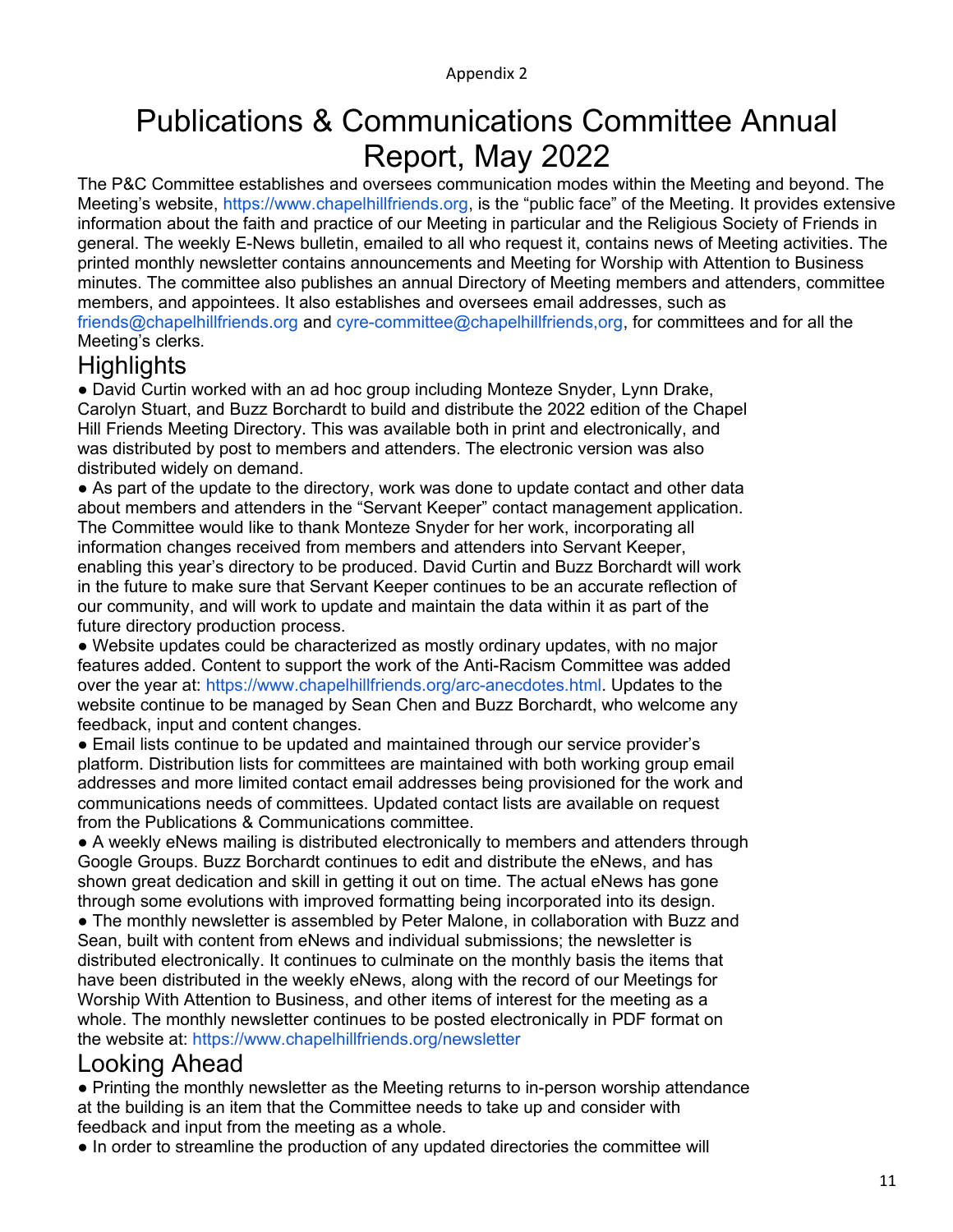support the development of a customized export template from Servant Keeper which will be in alignment with the format of the Meeting's membership directory.

● There is an ongoing need to address social media properties. Currently we use Twitter to manage temporary content on the home page of https://www.chapelhillfriends.org/. Other platforms, such as Facebook, need to be claimed, and our Google Business profile could use a review to reflect our current worship schedule and activities.

## Reminders & Contact information

● Newsletter, e-news, and In the Light announcements should be sent to:

- news@chapelhillfriends.org
- Updates to email lists should be sent to

publicationsandcommunications@chapelhillfriends.org

- The Newsletter deadline is the last Sunday of the month.
- The eNews deadline is midnight on Wednesday.
- In addition any updates to the *Directory* go to: directory@chapelhillfriends.org
- Requests for electronic copies *Directory* go to: directory@chapelhillfriends.org
- Correspondence to the committee and anything else can go to:
- publicationsandcommunications@chapelhillfriends.org

## Submissions

● Please verify willingness to disclose before submitting personal information about another person.

- Specify "for eNews" and/or "for Newsletter" in the subject line when you submit.
- The *Newsletter* is posted online and therefore public.
- The *eNews* goes to 523 recipients, many of whom are not Meeting members.
- The *eNews* is mailed once a week by Friday.

Submitted by Publications and Communications: Sean Chen (Clerk), Buzz Borchardt, David Curtin, Finn James, Jason James, and Peter Malone.

#### Appendix 3

#### Nominations Committee Annual Report, May 2022

As we began the third year of restrictions and adaptations related to the COVID-19 Pandemic, the Nominations Committee met from February through April via Zoom to discern committee needs. The committee was very grateful to the Care and Counsel and Publications and Records committees for their work compiling, printing and distributing the 2022 directory. We are also grateful to Monteze Snyder who manipulated data from Servant Keeper to create lists of members of Chapel Hill Friends Meeting and people who are currently serving on one or more committees.

Committees form the structure of the Meeting and do the Meeting's work. The Meeting's work includes caring for the Meeting's members and their spiritual development, its Meeting for worship, its property and finances, its religious education, outreach and social action. Committees serve the Meeting by studying issues and making seasoned recommendations to the monthly Meeting for business. Members and attenders are encouraged to be actively engaged with the Meeting through committee work.

The role of the Nominations committee is to discern the needs of the committees and to identify members and attenders whose gifts fit with each committee's role and responsibilities.

This year, the Nominations committee had the added task of discerning a new clerk of the Meeting to replace Chris Stanley. The subcommittee was made up of Pat Mann (Nominations), Ann Miller (Care and Counsel), Matt Drake and Alice Carlton (Ministry and Worship). The subcommittee contacted all the committee clerks for their suggestions and then met together to discern the personal qualities needed in a clerk of the Meeting. One name that rose through the discernment process was that of Ann Miller. We are pleased to report that Ann has agreed to serve as our next Meeting clerk.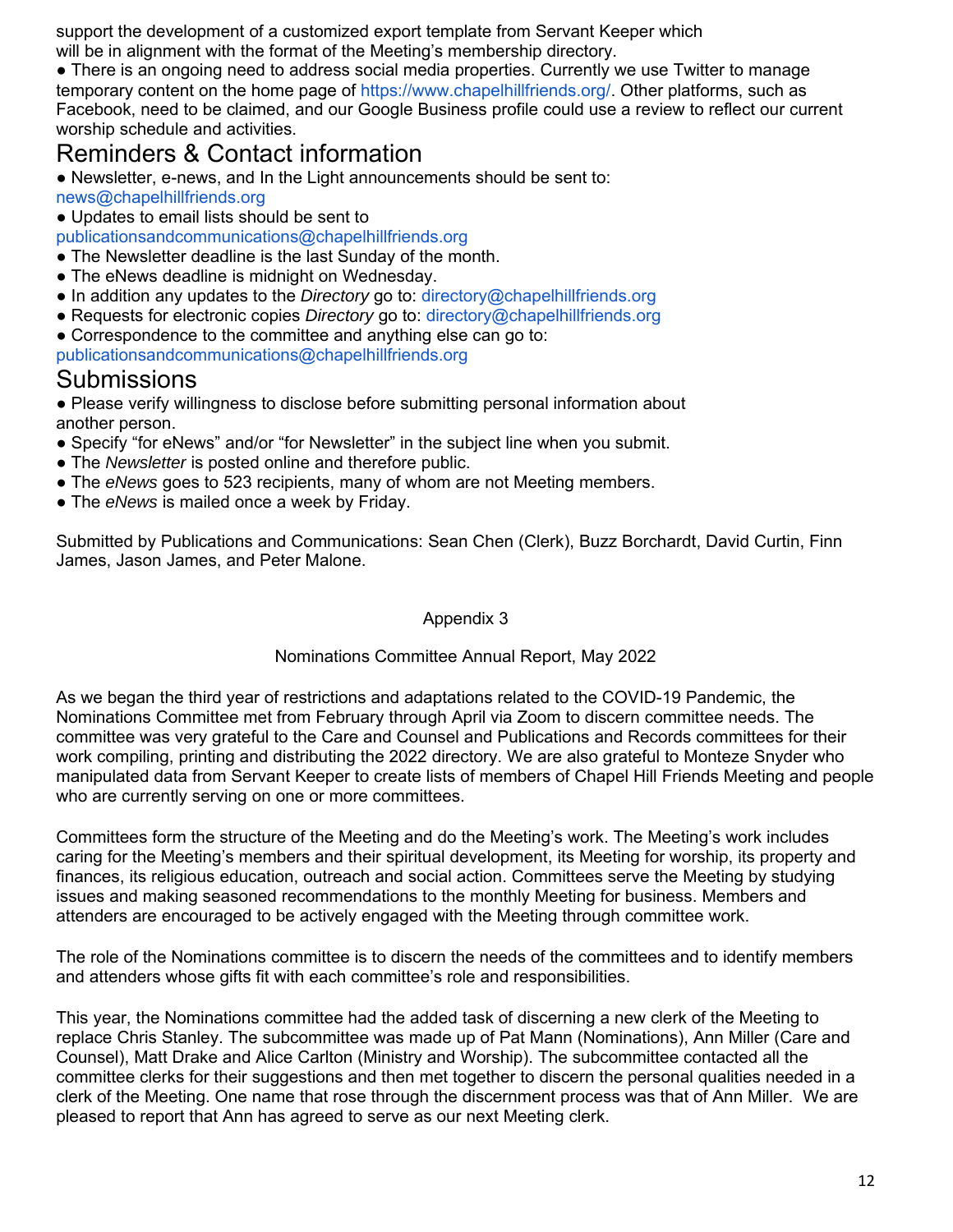In the past, most committees consisted of up to 9 members, three members rotating on or off each year. The last few years, we have been challenged to find 9 people to serve on committees. In fact, the Ministry and Worship committee only had 6 members last year, and other committees are working with fewer members than usual, and fewer than requested by their clerks. This year, we have tried to find at least 6 members for essential committees. We hope that in the future as members and attenders become more comfortable meeting in person, more people will choose to become active members of a committee. For the short term, we hope that committees will be able to adjust their activities so as to not overburden any committee member.

We are very grateful to Gwynne Pomeroy for her participation and leadership for the last 6 years. In August, we ask that the clerk of the Meeting appoint a "Naming committee" of two people who will discern two new members for the Nominations committee. Those names should be approved at the December Meeting for Worship as Nominations will begin its work again in January 2023.

Respectfully submitted by Annette Broadwell, Emilie Condon, Deborah Gibbs, Susan Inglis, Pat Mann, Gwynne Pomeroy (co-clerk), Leslie Rountree, Carolyn White (co-clerk)

## *Nominations Committee Report on Givers of Time and Service, 2022-2023* **Gray highlights signify a new person accepting that position or a vacancy A name in bold indicates that person will serve another term The number after a name signifies which term they are serving An asterisk (\*) indicates a clerk or co-clerk**

| <b>Position</b>            | <b>Friend</b>           | <b>Term End</b> |
|----------------------------|-------------------------|-----------------|
| Clerk                      | <b>Ann Miller</b>       | 2025            |
| <b>Recording Clerk</b>     | Susan Inglis--1         | 2024            |
| <b>Treasurer</b>           | Maura Murphy--3         | 2024            |
| <b>Meeting Trustees</b>    | Marie Hopper--1p        | 2023            |
|                            | Matt Drake--1           | 2023            |
|                            | Lloyd Kramer -- 2       | 2024            |
| Recorder                   | <b>Carolyn White--2</b> | 2025            |
| <b>Corresponding Clerk</b> | Dottie Heninger--2      | 2024            |

| <b>Appointees</b>               | <b>Friend</b>      | <b>Term End</b> |
|---------------------------------|--------------------|-----------------|
|                                 | John Bell--2       | 2025            |
| Carolina Friends School Board   | Laura Young        | 2024            |
| Meets 4-5 times per year at CFS | <b>Eric Graves</b> | 2024            |
|                                 | Julia Cleaver--2   | 2023            |

|                                                                                    |                      | Term |
|------------------------------------------------------------------------------------|----------------------|------|
| <b>Representatives</b>                                                             | <b>Friend</b>        | End  |
|                                                                                    | Rufus King-1         | 2024 |
| Quaker House Board                                                                 | <b>Tom</b>           |      |
|                                                                                    | <b>McQuiston-1</b>   | 2025 |
| Meets quarterly: irregularly on Saturdays 10-2pm in various<br>locations within NC | <b>Curt Torell-1</b> | 2025 |
|                                                                                    |                      |      |

| <b>Representatives</b>                                          | Friend | <b>Term End</b> |
|-----------------------------------------------------------------|--------|-----------------|
| Piedmont Friends Yearly Meeting and Fellowship   Brad Schultz-1 |        | 2024            |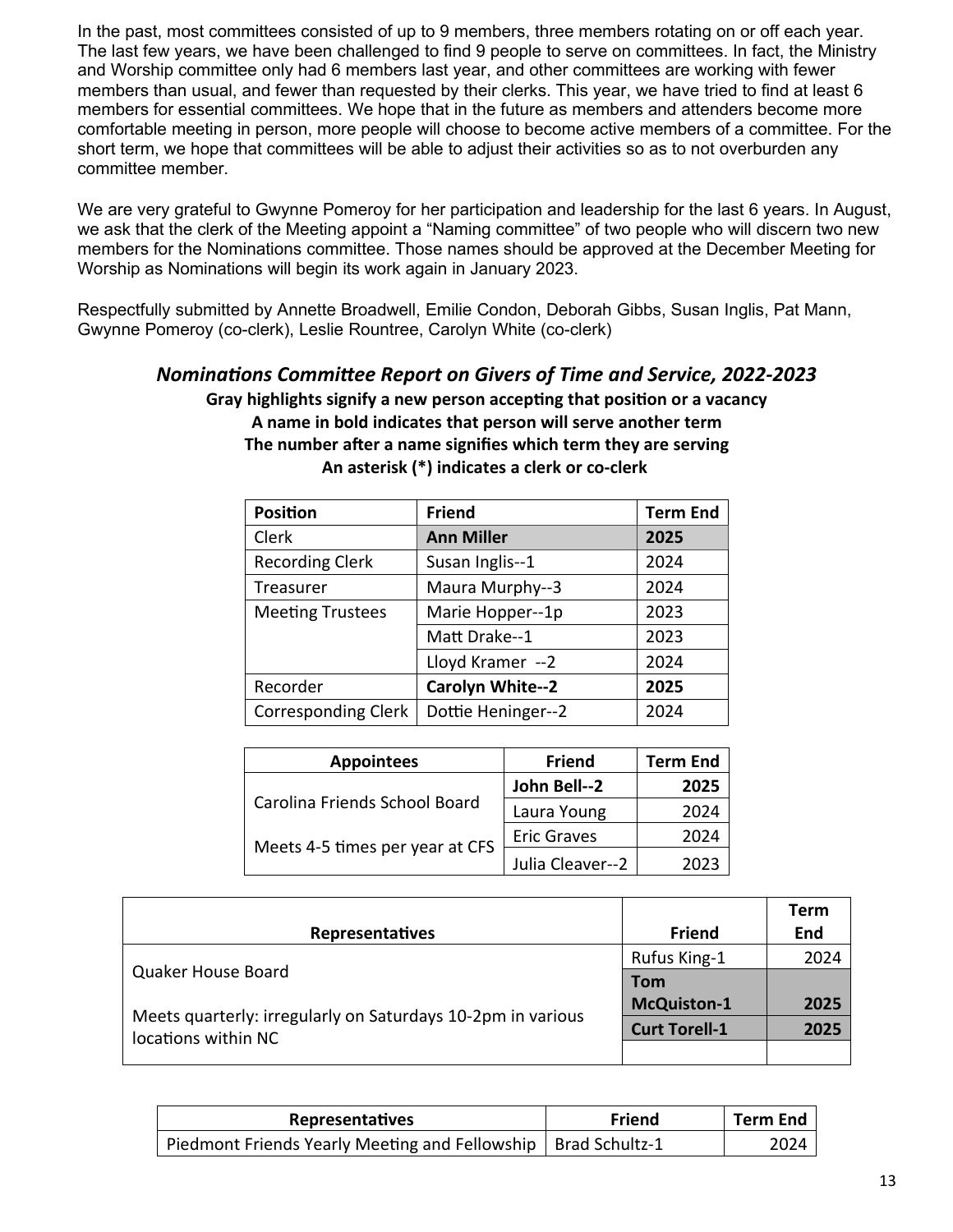| Meets quarterly | Leslie Rountree-2  | 2025 |
|-----------------|--------------------|------|
|                 | Jasmine McKewen--2 | 2024 |

| Representatives            | <b>Friend</b>             | <b>Term End</b> |
|----------------------------|---------------------------|-----------------|
|                            | Lynn Drake-1              | 2024            |
| <b>Coalition of Clergy</b> | <b>Dottie Heninger--2</b> | 2025            |

| <b>Representatives</b>              | Friend          | <b>Term End</b> |
|-------------------------------------|-----------------|-----------------|
|                                     | Pam Schwingl--1 | 2023            |
| Friends Committee on NC Legislation |                 |                 |

| Representative                                                           | Friend | <b>Term End</b> |
|--------------------------------------------------------------------------|--------|-----------------|
| Friends Committee on National Legislation   Nancy Milio (Clerk appoints) |        |                 |

| Representative                                                       | Friend | <b>Term End</b> |
|----------------------------------------------------------------------|--------|-----------------|
| American Friends Service Committee   Naveed Moeed (Clerk appoints) ' |        |                 |

| Committee                            | <b>Friend</b>          | <b>Term End</b> |
|--------------------------------------|------------------------|-----------------|
|                                      | John Bell-1            | 2024            |
|                                      | Tom Munk --1           | 2023            |
|                                      | Mark Toles--1          | 2023            |
| <b>Adult Religious Education</b>     | Kate Fitch-1           | 2024            |
| Fourth Sunday at the rise of Meeting | Lori Fernald-Kamala--1 | 2023            |
|                                      | Deborah Gibbs*--2      | 2024            |
|                                      |                        |                 |
|                                      |                        |                 |

| <b>Committee</b>             | <b>Friend</b>            | <b>Term End</b> |
|------------------------------|--------------------------|-----------------|
| <b>Buildings and Grounds</b> | <b>Wendy Michener--3</b> | 2025            |
|                              | Tom Ludlow--1            | 2023            |
| Second Sunday at 8:15am in   | Kurt Hein--2             | 2024            |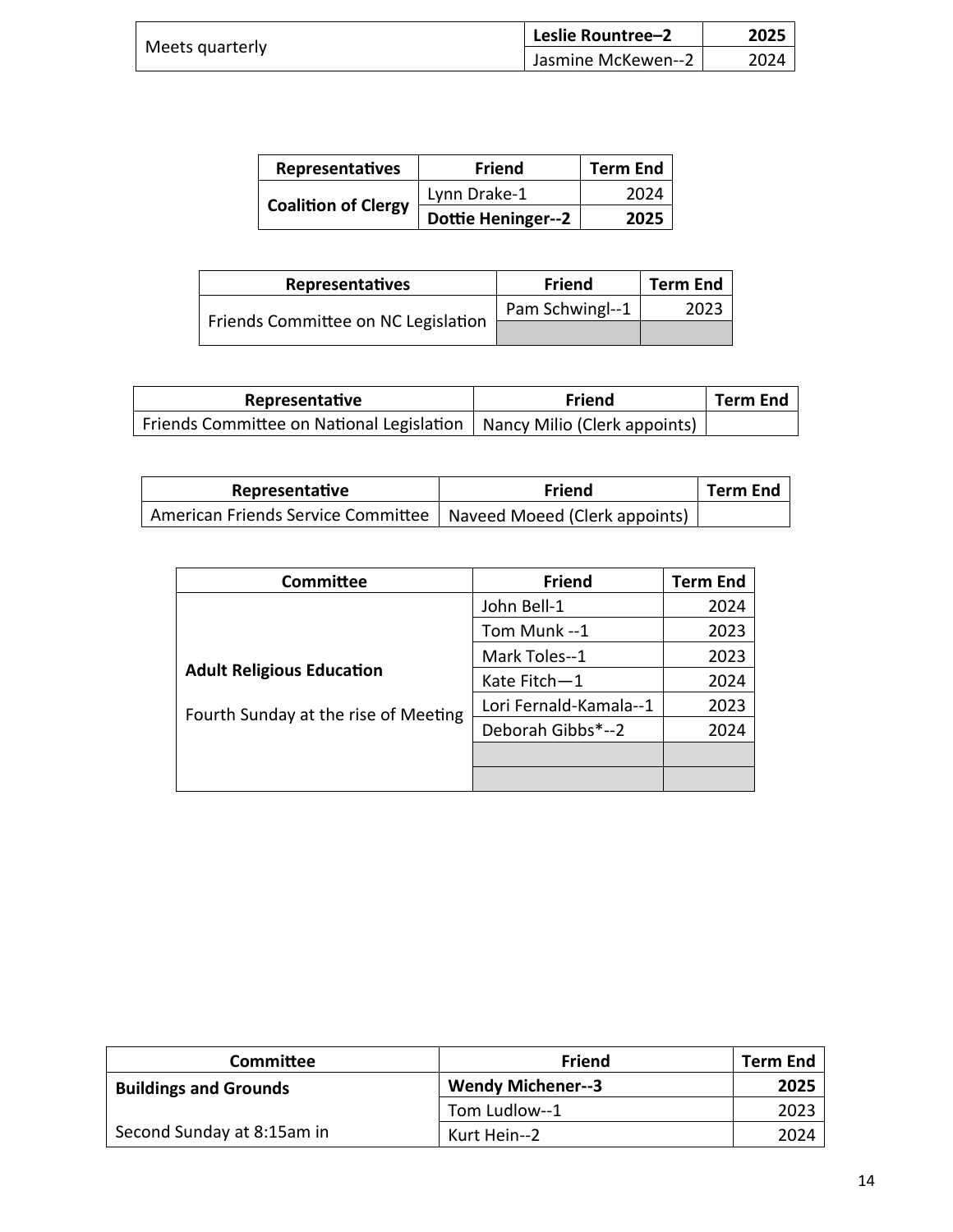|             | Peter Malone--1                    | 2024       |
|-------------|------------------------------------|------------|
|             | <b>Bob Duravich*--2</b>            | 2023       |
|             | <b>Bill Cleaver--3</b>             | 2023       |
| Schoolhouse |                                    |            |
|             |                                    |            |
|             | Caroline Carmen, CFES head teacher | Ex-officio |
|             | John Hite, Resident                | Ex-Officio |

| <b>Committee</b>        | <b>Friend</b>                   | <b>Term End</b> |
|-------------------------|---------------------------------|-----------------|
|                         | Lynn Drake--2                   | 2024            |
|                         | Gwynne Pomeroy-1                | 2024            |
| <b>Care and Counsel</b> | Bonnie Ludlow--1                | 2024            |
|                         | Carolyn Stuart *--2             | 2025            |
| First Sunday 1:30-      | Leslie Rountree-1               | 2023            |
| 3pm                     | <b>Bonnie Raphael-1</b>         | 2025            |
|                         | Alice Carlton-1                 | 2025            |
|                         | Tom Munk-1                      | 2025            |
|                         | Clerk of Meeting-Ann Ex Officio | 2022            |

| Committee                                       | <b>Friend</b>                   | <b>Term End</b> |
|-------------------------------------------------|---------------------------------|-----------------|
|                                                 | Stacey Seawell--2               | 2023            |
|                                                 | Jennifer Leeman-1               | 2024            |
|                                                 | Leslie Rountree-1               | 2024            |
| <b>Children &amp; Youth Religious Education</b> | Rob Jones-1                     | 2024            |
| Fourth Wednesday 7:30 PM                        | Julie Feickert--1               | 2023            |
|                                                 | Jasmine McKewen*--3             | 2024            |
|                                                 | Laura Young--3                  | 2024            |
|                                                 | FDS Coordinator-Kathleen McNeil | Ex-Officio      |

| <b>Committee</b>                      |                          | Term       |
|---------------------------------------|--------------------------|------------|
|                                       | <b>Friend</b>            | End        |
|                                       | Monteze Snyder*--2       | 2023       |
|                                       | <b>Gwynne Pomeroy--2</b> | 2025       |
|                                       | <b>Mansir Petrie--1</b>  | 2024       |
| <b>Finance</b>                        | Julia Cleaver-1          | 2025       |
| Second Wed. of month at 7:00pm in the | Tom Ludlow-1             | 2025       |
| Meetinghouse                          |                          |            |
|                                       |                          |            |
|                                       | Treasurer-Maura          |            |
|                                       | Murphy                   | Ex-Officio |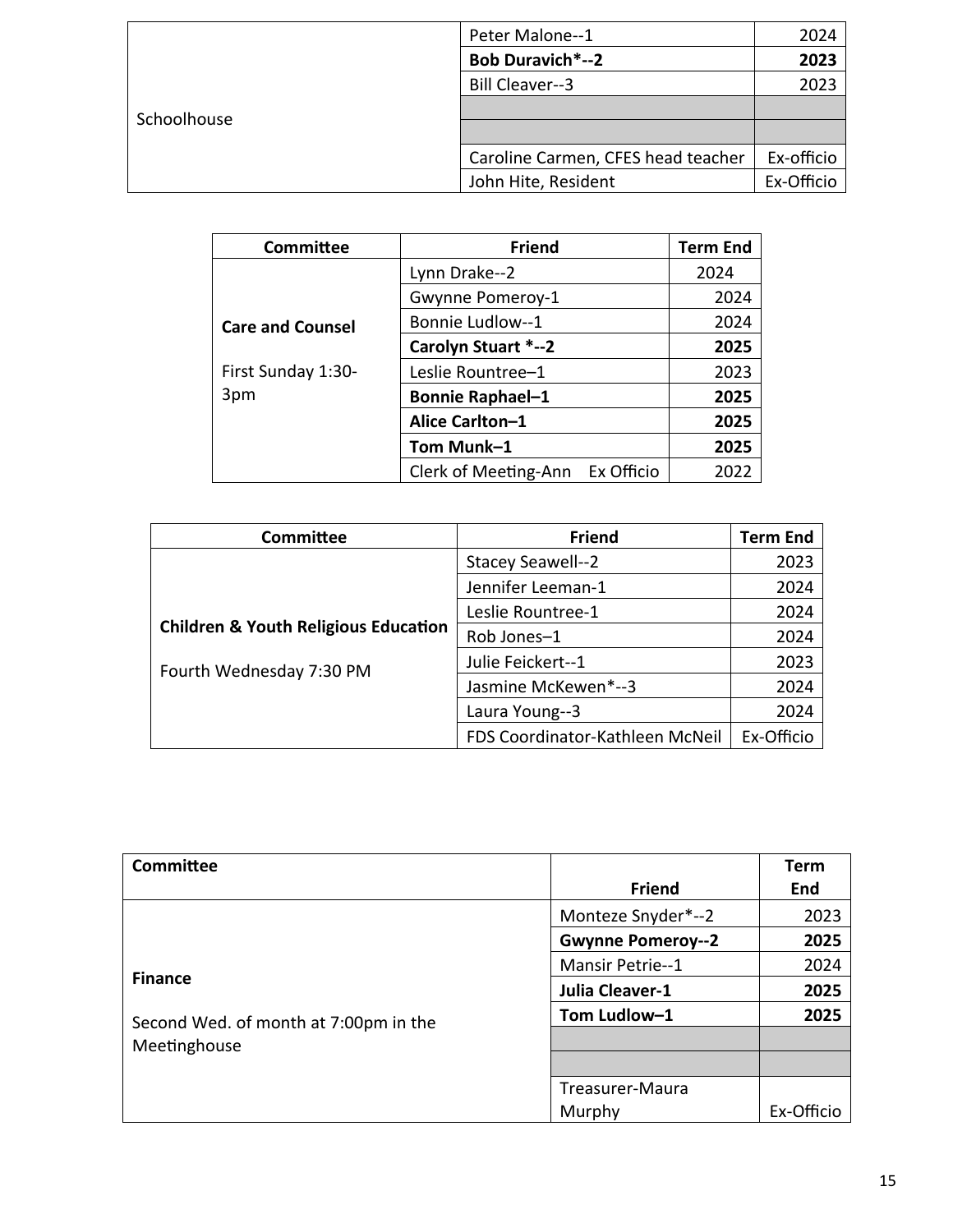| Committee                                                    | <b>Friend</b>              | <b>Term End</b> |
|--------------------------------------------------------------|----------------------------|-----------------|
|                                                              | Jennifer Leeman--1         | 2023            |
| <b>Hospitality</b><br>Second Sunday, at rise of late Meeting | <b>Quaker Harmon*--</b>    |                 |
|                                                              | 2                          | 2025            |
|                                                              | Evelyn Lee--1              | 2023            |
|                                                              | Hart Pillow-2              | 2025            |
|                                                              | <b>Buzz Borchardt -- 2</b> | 2023            |
|                                                              | Pam Schwingl-1             | 2025            |
|                                                              |                            |                 |
|                                                              |                            |                 |

| Committee                       | <b>Friend</b>           | <b>Term End</b> |
|---------------------------------|-------------------------|-----------------|
|                                 | <b>Ronald Carnes--2</b> | 2025            |
|                                 | Gwyn Hein--2            | 2024            |
|                                 | Carolyn White--1        | 2023            |
| <b>InterFaith Council</b>       | Tori Toles-1            | 2024            |
| Meets quarterly but no set date | <b>Emilie Condon--5</b> | 2023            |
|                                 | Ann Drake--5            | 2023            |
|                                 | Max Drake--4            | 2023            |
|                                 | Dottie Heninger -- 5    | 2023            |
|                                 | Carolyn Stuart*--3      | 2023            |

| <b>Committee</b>                                  | <b>Friend</b>              | <b>Term End</b> |
|---------------------------------------------------|----------------------------|-----------------|
|                                                   | Lloyd Kramer--3            | 2025            |
|                                                   | <b>Allie Scales--3</b>     | 2025            |
| Library<br>Second Sunday, at rise of late Meeting | David Curtin *--3          | 2024            |
|                                                   | <b>Annalee Harkins--2</b>  | 2025            |
|                                                   | Bobbie Ackley-1            | 2023            |
|                                                   | John Hite--1               | 2023            |
|                                                   | <b>Eloise Grathwohl--2</b> | 2025            |

| Committee                     | <b>Friend</b>     | <b>Term End</b> |
|-------------------------------|-------------------|-----------------|
|                               | Dottie Heninger-1 | 2024            |
| <b>Ministry and Worship</b>   | Matt Drake--1     | 2023            |
|                               | Jeff Brown*--2    | 2024            |
| First Monday at 7:00pm in the | Carolyn White--1  | 2023            |
| library                       | Jennifer Leeman-1 | 2025            |
|                               | Jasmine McKewen-1 | 2025            |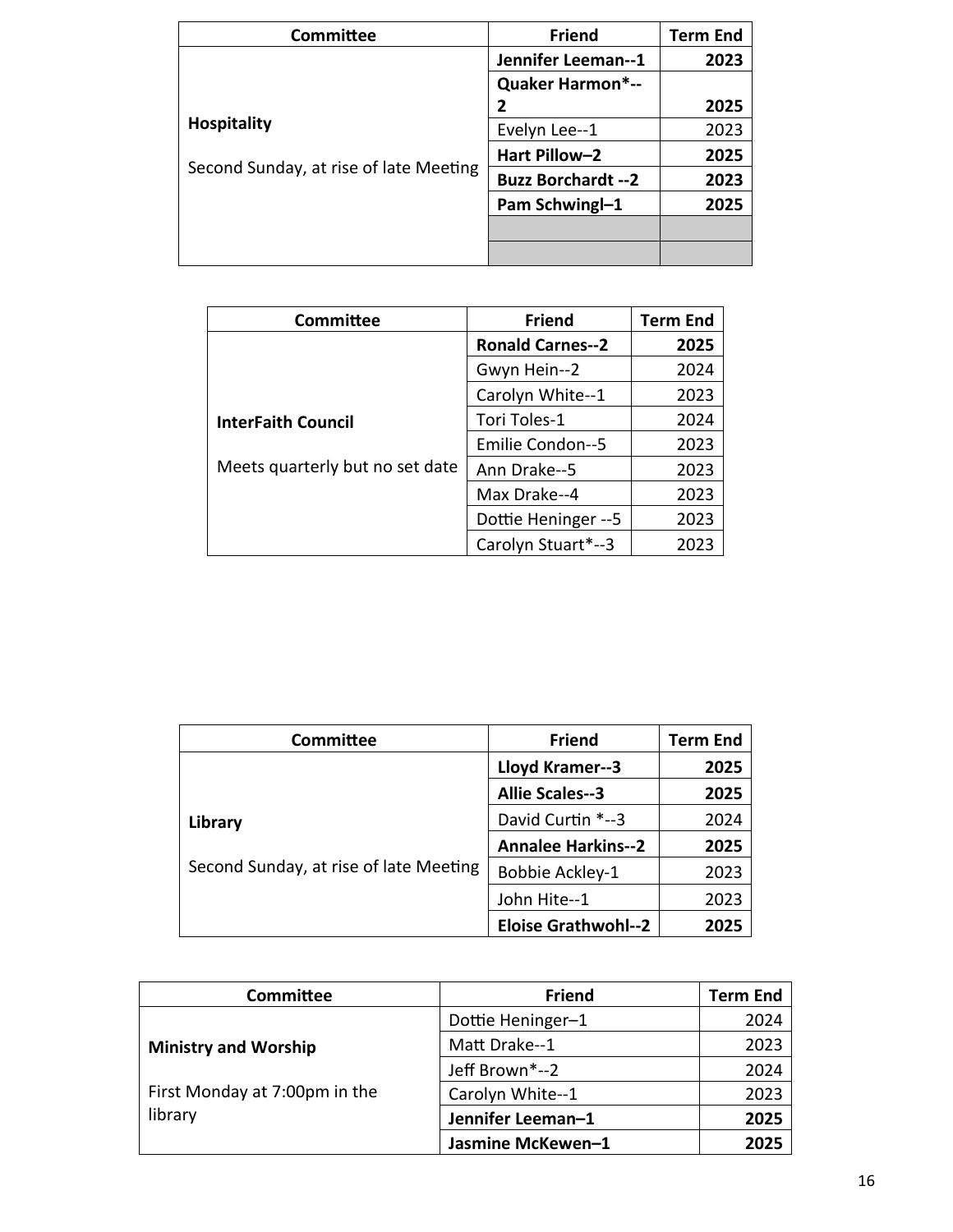| Clerk of Meeting-Ann Ex Officio | 2025 |
|---------------------------------|------|

| Committee                        | <b>Friend</b>               | <b>Term End</b> |
|----------------------------------|-----------------------------|-----------------|
|                                  | <b>Emilie Condon-1</b>      | 2023            |
|                                  | Susan Inglis-1              | 2023            |
|                                  | Carolyn White*--2           | 2023            |
| <b>Nominations</b>               | Leslie Rountree--2          | 2023            |
| Monthly as needed<br>January-May | <b>Annette Broadwell--2</b> | 2023            |
|                                  | Deborah Gibbs--2            | 2024            |
|                                  | Pat Mann-1                  | 2025            |
|                                  |                             |                 |
|                                  |                             |                 |

| <b>Committee</b>                                                                    | <b>Friend</b>            | <b>Term End</b> |
|-------------------------------------------------------------------------------------|--------------------------|-----------------|
|                                                                                     | Sean Chen *--4           | 2025            |
|                                                                                     | Jason James--2           | 2023            |
| <b>Publications and Communications</b><br>Meets every other month on the 4th Sunday | Peter Malone--2          | 2023            |
|                                                                                     | Finn James--2            | 2025            |
|                                                                                     | David Curtin--4          | 2023            |
|                                                                                     | <b>Buzz Borchardt--2</b> | 2024            |
|                                                                                     |                          |                 |

| <b>Committee</b>       | <b>Friend</b>        | <b>Term End</b> |
|------------------------|----------------------|-----------------|
|                        | Asta Crowe *--2      | 2024            |
|                        | Lynn Drake *--2      | 2024            |
| Shotts/Leadership Fund | Ken Grogan--2        | 2024            |
|                        | Jan Hutton--1        | 2023            |
| Rarely meets           | Susan Inglis--2      | 2024            |
|                        | Catherine Alquire--3 | 2023            |
|                        | Roberto Quercia--4   | 2023            |

| Committee                                 | Friend                   | <b>Term End</b> |
|-------------------------------------------|--------------------------|-----------------|
| <b>Peace and Justice</b>                  | Leslie Bassinger -1      | 2024            |
|                                           | <b>Wendy Michener*--</b> | 2025            |
| Second Sunday at the rise of late Meeting |                          |                 |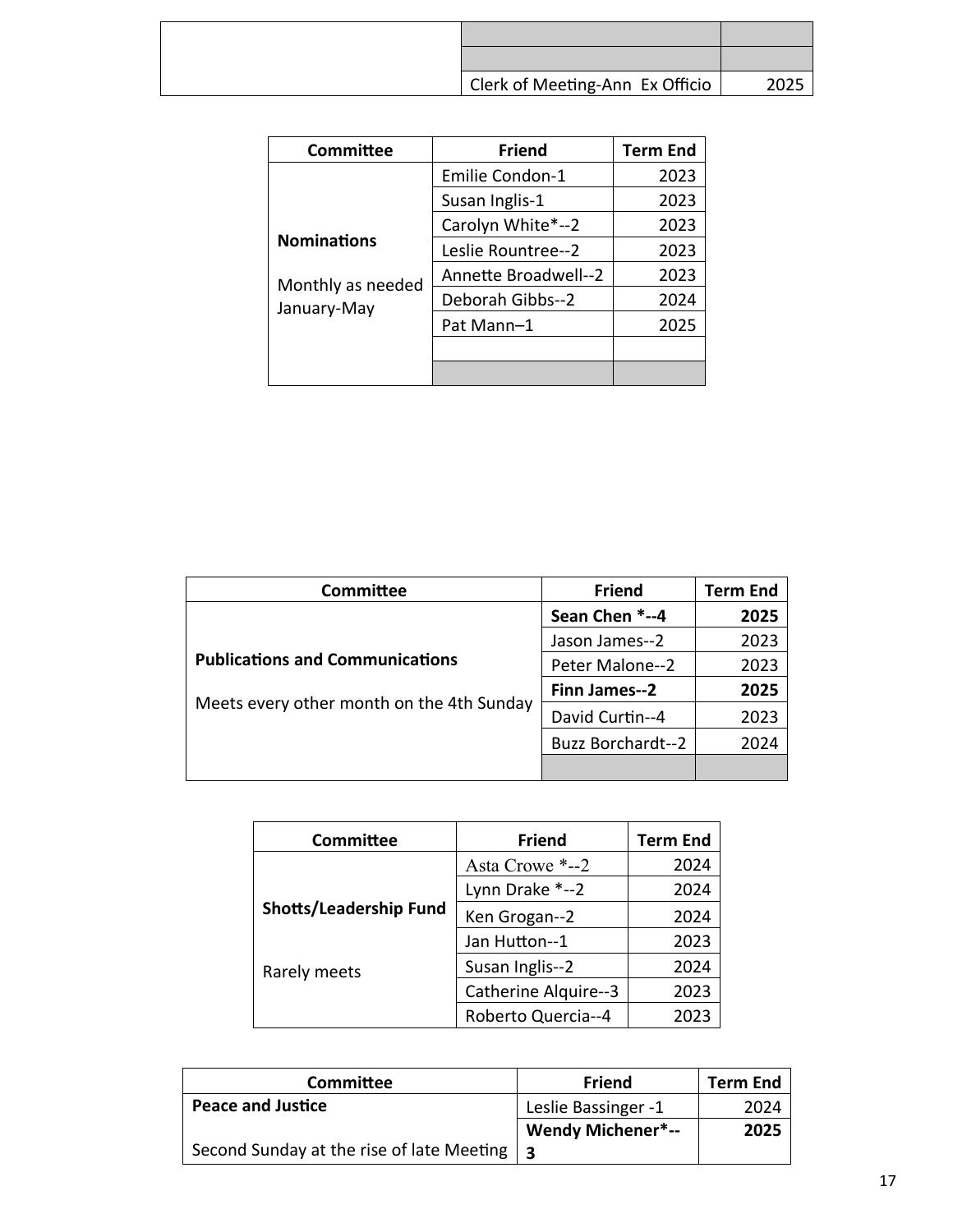| Ellen O'Brien--2     | 2025 |
|----------------------|------|
| Hank Elkins--3       | 2024 |
| Joe Groves--2        | 2025 |
| <b>Astra Titus-1</b> | 2025 |
|                      |      |
|                      |      |

| Committee                                                  | <b>Friend</b>         |      |
|------------------------------------------------------------|-----------------------|------|
| <b>Returning Citizens Financial Assistance</b><br>(ReCFAC) | Asta Crowe--2         | 2023 |
|                                                            | Ann Shy*-1            | 2024 |
|                                                            | <b>Nancy Milio--3</b> | 2024 |
| Much work done by email                                    | David Schneider--1    | 2023 |
|                                                            |                       | 2024 |
|                                                            | Gwynne Pomeroy-3      |      |

| <b>Committee</b>                              | <b>Friend</b>             | <b>Term End</b> |
|-----------------------------------------------|---------------------------|-----------------|
|                                               | Tom McQuiston*--4         | 2025            |
| <b>Transition &amp; Support</b>               | Annette Broadwell         | 2024            |
|                                               | <b>Richard Miller--4</b>  | 2025            |
| First Sunday after Potluck                    | <b>David Schneider--4</b> | 2025            |
| Meets again the last Tuesday of each<br>month | Hank Elkins--3            | 2023            |
|                                               | <b>Byron Stevens--2</b>   | 2023            |
|                                               | Nancy Fisher*--4          | 2024            |
|                                               | <b>Bonnie Raphael--2</b>  | 2024            |
|                                               | John Pilgrim-1            | 2025            |
|                                               |                           |                 |

| <b>Committee</b> | Friend                |  |
|------------------|-----------------------|--|
|                  | <b>Buzz Borchardt</b> |  |
|                  | Jeff Brown            |  |
| Zoom             | Quaker                |  |
|                  | Harmon                |  |
|                  | Jan Hutton            |  |
|                  | Dave Curtin           |  |
|                  | John Hite             |  |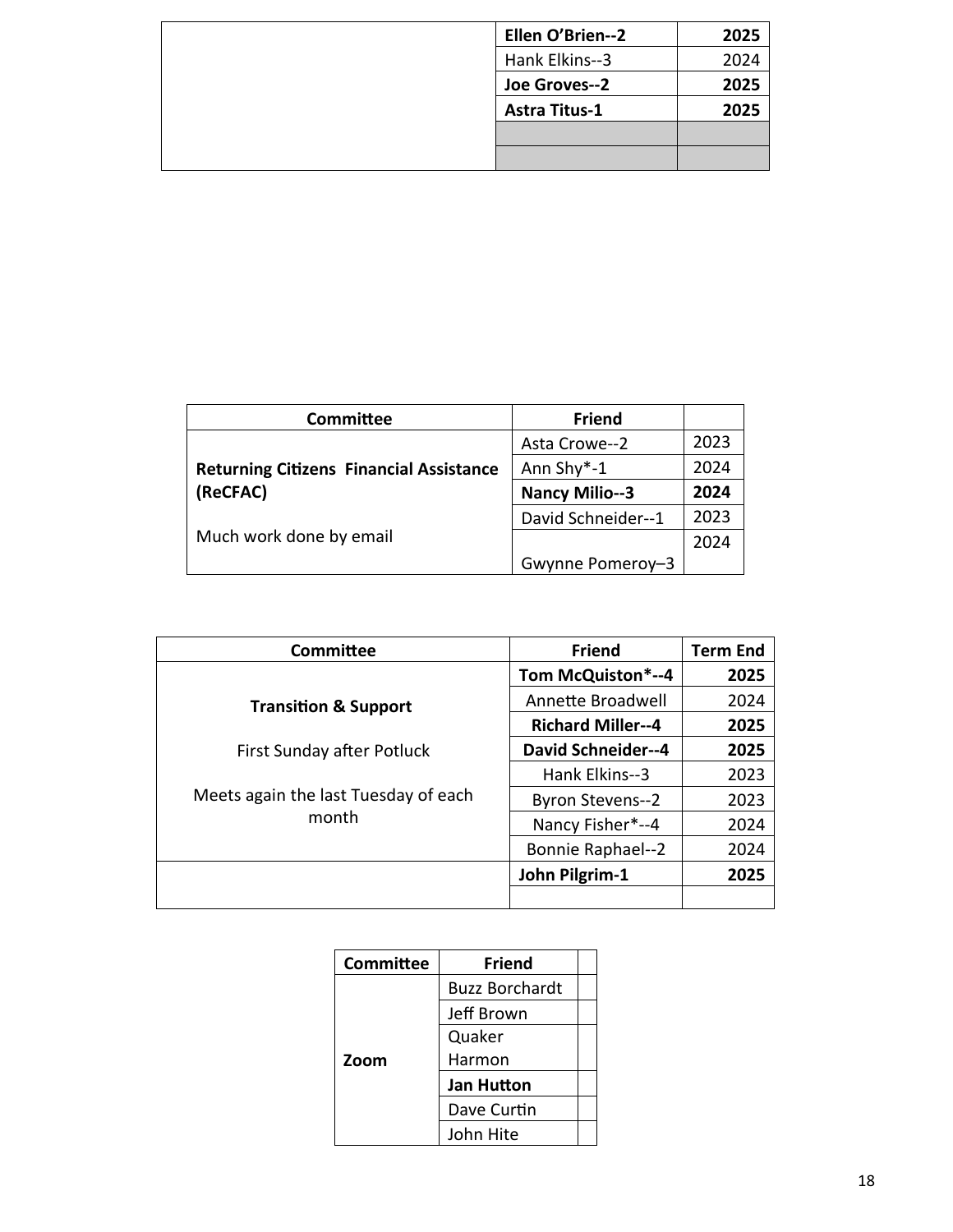|                                                                | <b>First Day School Teachers</b> | <b>Spring</b><br>2022 |
|----------------------------------------------------------------|----------------------------------|-----------------------|
|                                                                | <b>Stacey Sewall</b>             |                       |
|                                                                | Carolyn Stuart                   |                       |
|                                                                | Jasmine McKewen                  |                       |
|                                                                | Lily Struemper                   |                       |
|                                                                | <b>Allie Scales</b>              |                       |
|                                                                | Tom Munk                         |                       |
| <b>FDS teachers and</b><br>assistants<br>Full group playground | Julie Feickert                   |                       |
|                                                                | Kathleen McNeil                  |                       |
|                                                                | Mark Hulbert                     |                       |
|                                                                | Andrea Wuerth                    |                       |
|                                                                | Jennifer Leeman                  |                       |
|                                                                | Leslie Rountree                  |                       |
|                                                                | John Hite                        |                       |
|                                                                | Herbert Struemper                |                       |
|                                                                |                                  |                       |

#### Appendix 4 Proposed budget

|                             | 2022-<br>2023 | $2021 -$<br>2022 | 2019-<br>2020 | actual 3/31/22 |
|-----------------------------|---------------|------------------|---------------|----------------|
|                             | <b>Budget</b> | <b>Budget</b>    | <b>Budget</b> |                |
| <b>Incom</b>                |               |                  |               |                |
| e                           |               |                  |               |                |
| <b>Building Rental</b>      | 0.00          | 0.00             | 300           |                |
|                             | 67,436.0      | 56,050.0         |               |                |
| <b>Contributions</b>        | 0             | $\Omega$         | 67,935.00     |                |
| <b>Parking space rental</b> | 4,734.00      | 2,100.00         | 4,800.00      |                |
|                             | 72,170.0      | 58,150.0         |               |                |
| <b>Total Income</b>         | 0             | O                | 73,035.00     | 70,249         |
|                             |               |                  |               |                |
| <b>Expense</b>              |               |                  |               |                |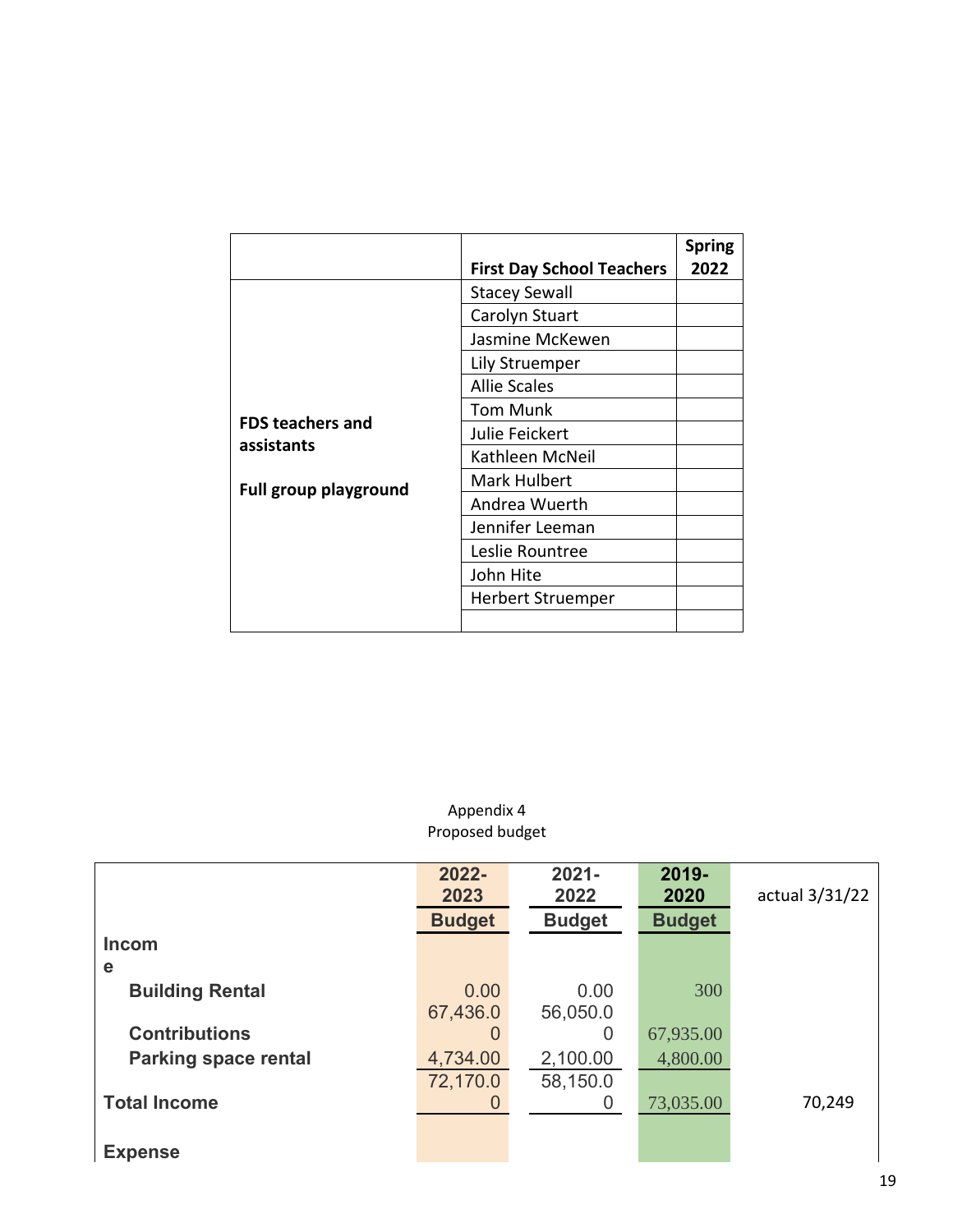| <b>A-Obligations</b>                                           |              |          |               |
|----------------------------------------------------------------|--------------|----------|---------------|
| <b>Bank Fee</b>                                                | 50.00        | 50.00    | 50            |
| <b>FDS Coordinator/Childcare</b>                               | 7,500.00     | 7,000.00 | 6,000.00      |
| Zoom operator                                                  | 2,400.00     | N/A      | N/A           |
| <b>Insurance with Workers'</b>                                 |              |          |               |
| comp                                                           | 6,110.00     | 5,900.00 | 5,900.00      |
| <b>Software License Fee</b>                                    | 1,000.00     | 1,000.00 | 1,000.00      |
| <b>UBIT, Storm Fees</b>                                        | 2,000.00     | 1,000.00 | 1,240.00      |
| <b>Utilities</b>                                               | 5,300.00     | 5,300.00 | 5,000.00      |
|                                                                | 24,360.0     | 20,250.0 |               |
| <b>Total A-Obligations</b><br><b>B-Committees</b>              | $\mathbf{I}$ | 0        | 19,190.00     |
|                                                                | 150.00       | 150.00   | 100.00        |
| <b>Adult Religious Ed</b>                                      |              |          | 13,000.0      |
| <b>Building and Grounds</b>                                    | 8,500.00     | 8,500.00 |               |
| <b>Care and Counsel</b>                                        |              |          |               |
| <b>Meeting for Suffering</b>                                   | 200.00       | 200.00   | 200.00        |
| <b>Care and Counsel - Other</b>                                | 110.00       | 110.00   | 110.00        |
| <b>Total Care and Counsel</b>                                  | 310.00       | 310.00   | 310.00        |
| <b>Children's/Youth Religous</b>                               |              |          |               |
| Ed                                                             | 500.00       | 400.00   | 1,000.00      |
| <b>Communication Technology</b>                                | 5,400.00     | 500.00   | N/A           |
| <b>Finance</b>                                                 |              |          |               |
| <b>Contingency Fund</b>                                        | 300.00       | 300.00   | 350.00        |
| <b>Credit Card Fee</b>                                         | 450.00       | 400.00   |               |
| <b>Finance - Other</b>                                         | 1,000.00     | 1,000.00 | 1,000.00      |
| <b>Total Finance</b><br><b>Friends Transition &amp; Suppt-</b> | 1,750.00     | 1,700.00 | 1,350.00      |
| Yoke                                                           | 600.00       | 500.00   | 1,700.00      |
| <b>Hospitality</b>                                             | 415.00       | 420.00   | 400.00        |
| <b>IFC</b>                                                     | 50.00        | 50.00    | 200.00        |
| Library                                                        | 370.00       | 370.00   | 450.00        |
| <b>Ministry and Worship</b>                                    | 1,000.00     | 500.00   | 900.00        |
| <b>Nominations</b>                                             | 40.00        | 40.00    | 10.00         |
| <b>Peace and Justice</b>                                       |              |          |               |
| <b>National Quaker Service</b>                                 | 900.00       | 900.00   | 1,500.00      |
| <b>Peace and Justice -</b>                                     |              |          |               |
| <b>Other</b>                                                   | 500.00       | 150.00   | 500.00        |
| <b>Total Peace and Justice</b><br><b>Publications and</b>      | 1,400.00     | 1,050.00 | 2,000.00      |
| <b>Communications</b>                                          | 100.00       | 10.00    | 1,750.00      |
|                                                                | 20,585.0     | 14,500.0 | 23,320.0      |
| <b>Total B-Committees</b>                                      | $\Omega$     | O        |               |
| <b>C-Benevolences</b>                                          |              |          |               |
|                                                                | 19,454.0     | 17,380.0 | 19,454.0      |
| <b>Legacy Benevolences</b>                                     | 0            | 0        | $\mathcal{L}$ |
| <b>M&amp;W Benevolences</b>                                    | 1,400.00     | 1,400.00 | 1,400.00      |
| <b>P&amp;J Benevolences</b>                                    | 5,171.00     | 4,620.00 | 5,171.00      |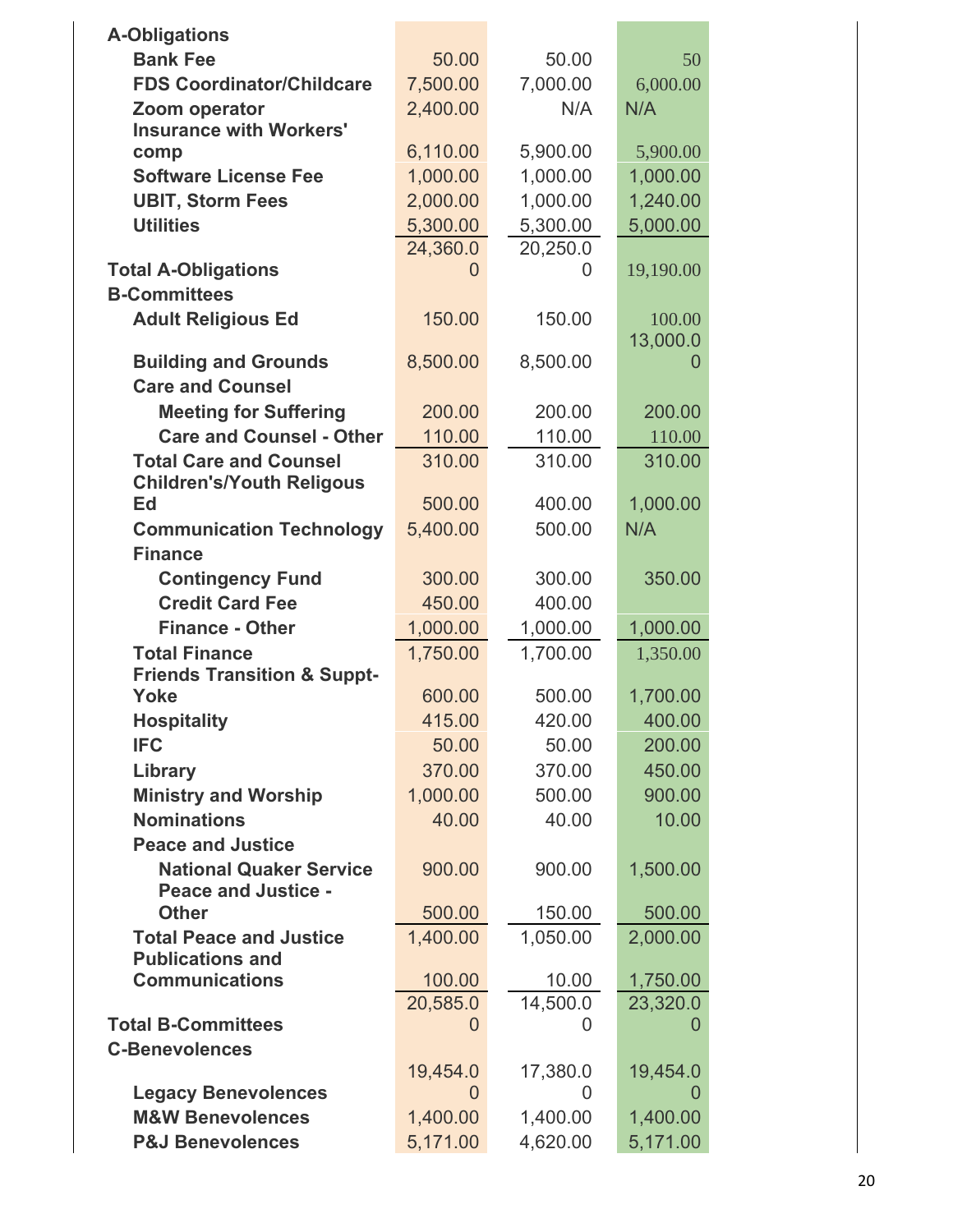|                                         | 26,025.0 | 23,400.0 | 26,025.0 |
|-----------------------------------------|----------|----------|----------|
| <b>Total C-Benevolences</b>             |          |          |          |
| <b>Subtotal expenses</b>                | 70,970.0 | 58,150.0 | 68,535.0 |
|                                         |          |          |          |
|                                         |          |          |          |
| <b>Supplements to designated</b>        |          |          |          |
| <b>Funds</b>                            |          |          |          |
| <b>Youth Service Trip</b>               | 1,000.00 | $\star$  |          |
| <b>Refac</b>                            | 200.00   |          |          |
| <b>Subtotal supplements to reserves</b> | 1,200.00 | 0        | 4,500    |
| <b>TOTAL Expenses</b>                   | 72,170.0 | 58,150   | 73,035   |
|                                         |          |          |          |

|                            | (March 30, |           |           |           |
|----------------------------|------------|-----------|-----------|-----------|
| <b>Designated Funds</b>    | 2022)      |           |           |           |
|                            | current    |           |           |           |
|                            | reserves   | 2022-2023 | 2021-2022 | 2019-2020 |
| <b>Care and Counsel</b>    | 7,887      |           |           | 500       |
| <b>Shotts Leadership</b>   |            |           |           |           |
| Fund*                      | 3,678      |           | 0         | 200       |
| <b>Physical Plant Fund</b> | 39,544     |           | 0         | 2,000     |
| <b>Returning Citizens</b>  | 2,323      | 200       | 770       | 1,000     |
| <b>Youth Service Trip</b>  | 3,116      | 1,000     | 0         | 800       |
| <b>TOTAL</b>               |            | 1,200     | 770       | 4,500     |

\* additional \$1200 from endowment yearly

Appendix 5

### **CHFM FCNCL Priority Priorities**

Submitted by Pam Schwingl, Liaison for FCNCL for approval at the May 2022 Meeting for Worship with Attention to Business

FCNCL invited Chapel Hill Friends Meeting to engage in the bi-annual process of discerning our policy priorities for the 2023-2024 legislative session. We asked the meeting to suggest five priorities on which we might focus. On April 10, after an open period of waiting and listening worship, the gathering began with a brief description of FCNCL, the priorities process, and the purpose of the gathering. In worship-sharing, participants shared their concerns related to North Carolina state issues and policies. Based on this recorded discussion a list of five priorities was summarized by Pam Schwingl and Lori Khamala. We request that the list be approved for release to FCNCL.

1. **Public education**. There is a crisis in public education and it is being systematically weakened and attacked. Legislation is needed to strengthen public schools, provide equitable funding for schools across the state including support for high quality preschools for young children, support the Leandro recommendations and increase teacher pay. Legislation that promotes racial equity, LGBTQ+ rights in the schools, and In-state tuition for undocumented immigrants is important.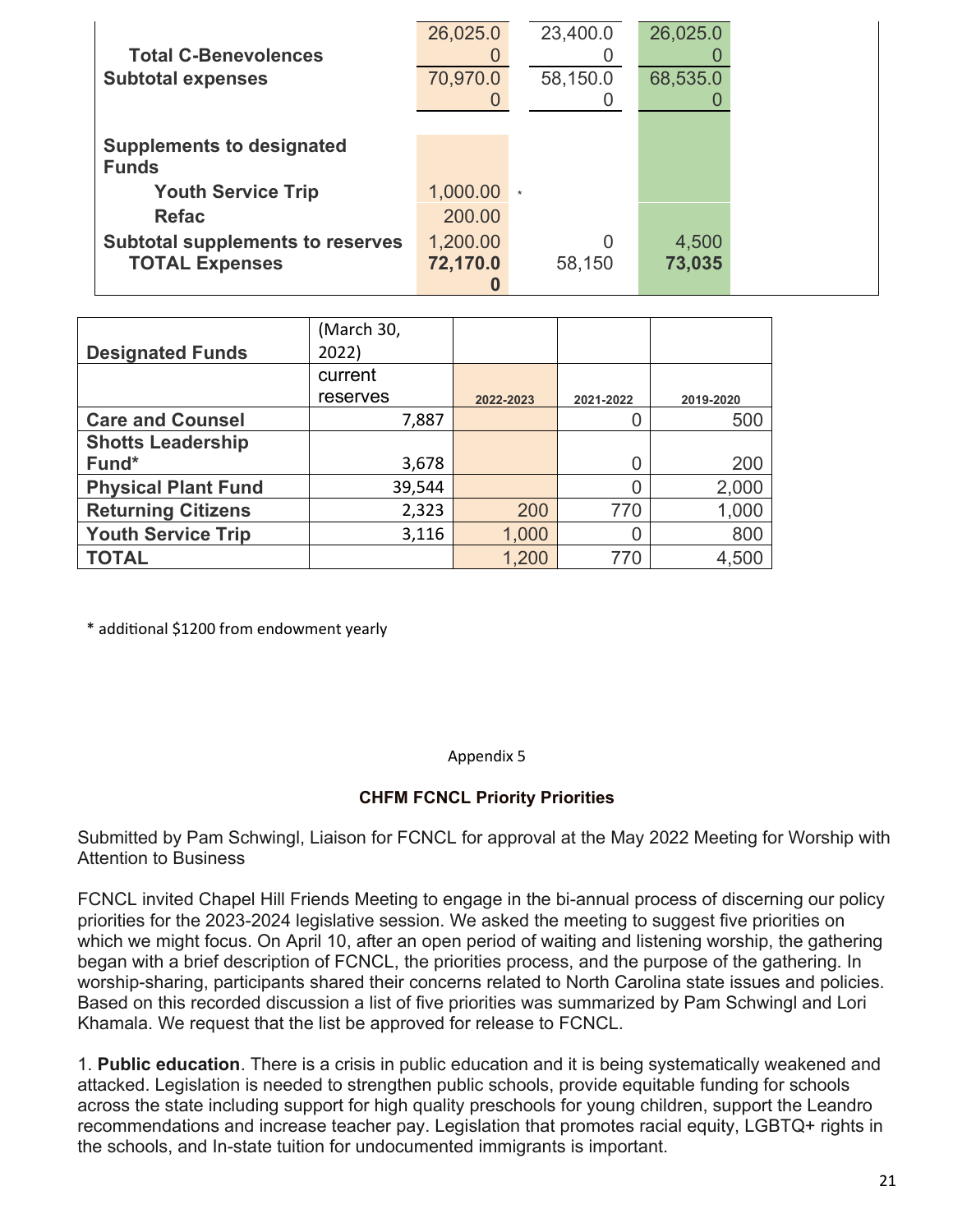2. **Climate Change and Energy policy**. Legislation is needed to strengthen the movement towards renewables, as opposed to programs which reduce investment, for example, in rooftop solar. The hearts and minds of legislators need to be changed to support efforts to address climate change.

3. **Economic issues.** Legislation that supports living wage, and young families with children. Medicaid expansion would be included here as an economic issue.

4. **Criminal justice reform**. There is a need for more attention to criminal justice reform, including legislation that ends solitary confinement for prisoners with mental health issues, and allowing undocumented immigrants the ability to obtain drivers licenses to avoid criminal justice involvement.

5. **Voting rights.** Legislation that supports expanded voting rights, fairness in redistricting (e.g., independent redistricting commission); opposition to legislation that restricts voting rights (e.g., restricting early voting

#### Appendix 6

### **May 2022 Report from Ministry and Worship Committee (M&W) on the Status of Worship to the May 15 Meeting for Worship with Attention to Business**

Small group worship continues in a variety of settings—inside the meetinghouse at 8:15 and 11:00 AM, outside around the right side of the school building at 11:00, by Zoom at 11:00, and at Carol Woods at 11:00. Friends decide for themselves what First Day option best meets their needs for safety and wellbeing.

According to the CDC, Covid community transmission in Orange County remains high. M&W recommends continuation of enhanced ventilation in the meeting room and masking on the Meeting property. Reminder: N95 or KN95 masks are available at the meetinghouse.

The next blended meeting trial will take place on May 22 at 11:00 AM.

In the Chapel Hill Friends Meeting (CHFM) description of committees, the Ministry & Worship Committee (M&W) "supports the spiritual life of the Meeting. It also fosters understanding of Friends' principles and practices, working collaboratively with other committees…(and it) nurtures other committees that do the Meeting's work."

M&W is concerned that committees' respective Quaker practices are in need of common understanding and clarification to best support the spiritual life of the Meeting. The work of the Meeting depends on committees and their generous givers of time and service. We all strive to be worshipful and spirit-led in our work, yet doing the work can lead to misunderstanding and tension at times with the Meeting. M&W is also concerned that the pandemic and related issues have prevented us from all being together as a Quaker community and made common understandings more difficult. After discussing, exploring, sitting with concerns, and consulting with committee clerks, M&W reached unity on holding a listening session, guided by queries, open to all in the Meeting.

The session will be held via Zoom on June 1 at 7:00 PM. All are invited to listen and share understandings of ways to do the work of the Meeting, and ways to love one another in the context of Quaker faith and practice, with respect, trust, sharing and deep listening. The queries will be communicated later this month.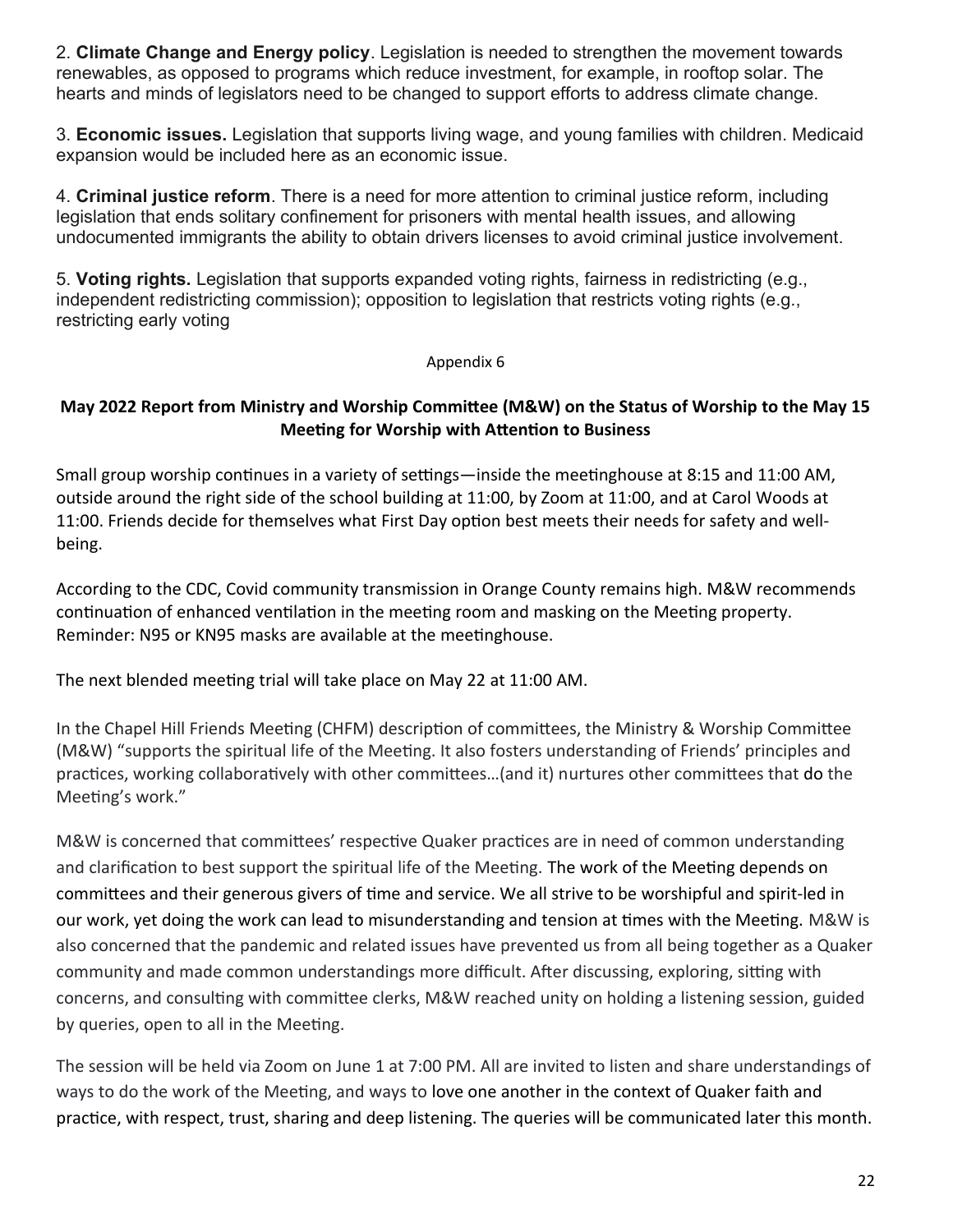The Ministry & Worship Committee proposes the following minute:

The Chapel Hill Friends Meeting is deeply grateful for the leadership of Chris Stanley as Clerk of Meeting over the last three years. Chris not only fulfilled our usual - and many - expectations of the Meeting Clerk, he guided us through all the COVID pandemic challenges to our Meeting community. Chris' engagement with committees and his tireless attention to timely communication provided the "glue" that kept us working together.

As always, the committee values and invites your comments this morning or anytime via [ministryandworship@chapelhillfriends.org](mailto:ministryandworship@chapelhillfriends.org).

May 15, 2022 Ministry & Worship Committee Jeff Brown, clerk, Madelyn Ashley, Alice Carlton, Matt Drake, Dottie Heninger, Carolyn White and Chris Stanley, ex officio

Appendix 7

#### **Peace and Justice Committee Annual Report 2022**

#### **Revised May, 2022**

Since our last report, in April of 2021, the Peace & Justice Committee has been busy. We conduct open meetings each month at the rise of late Meeting on second Sundays. All Friends are invited to join us! Use the regular Meeting link, used for Forums and MfW, at 1pm. We conduct informative, and at times spirited discussions of the many peace and justice activities of the Meeting and of individual Friends. This report highlights only some of these activities, which are too numerous to report in full.

#### **We used the listserv, the newsletter, and announcements to educate and encourage Friends about**

- ways to support refugees from Afghanistan
- activities and opportunities with the Orange County Bail Bond Project
- the needs and activities of Re-entry House in Hillsborough
- action items provided by our own Emma Hulbert, currently working for FCNL
- a letter sent by the committee to Representative David Price, asking him to co-sponsor HR 751, condemning Israel's designation of six Palestinian NGOs as terrorist organizations
- contacting Senators Burr and Tillis this Friday, asking them to vote for SJ Res 10, to repeal the 2002 Authorization for the Use of Military Force. (under the auspices of the FCNL North Carolina Advocacy Teams)

#### **We supported FCNL and educated Meeting members by**

 Sponsoring a Forum to allow Meeting members to share their leadings regarding the best directions for FCNL lobbying efforts in Washington, gathering those leadings, seasoning them in committee, bringing them for approval at the Meeting for Worship with Attention to Business, and sending them on to FCNL.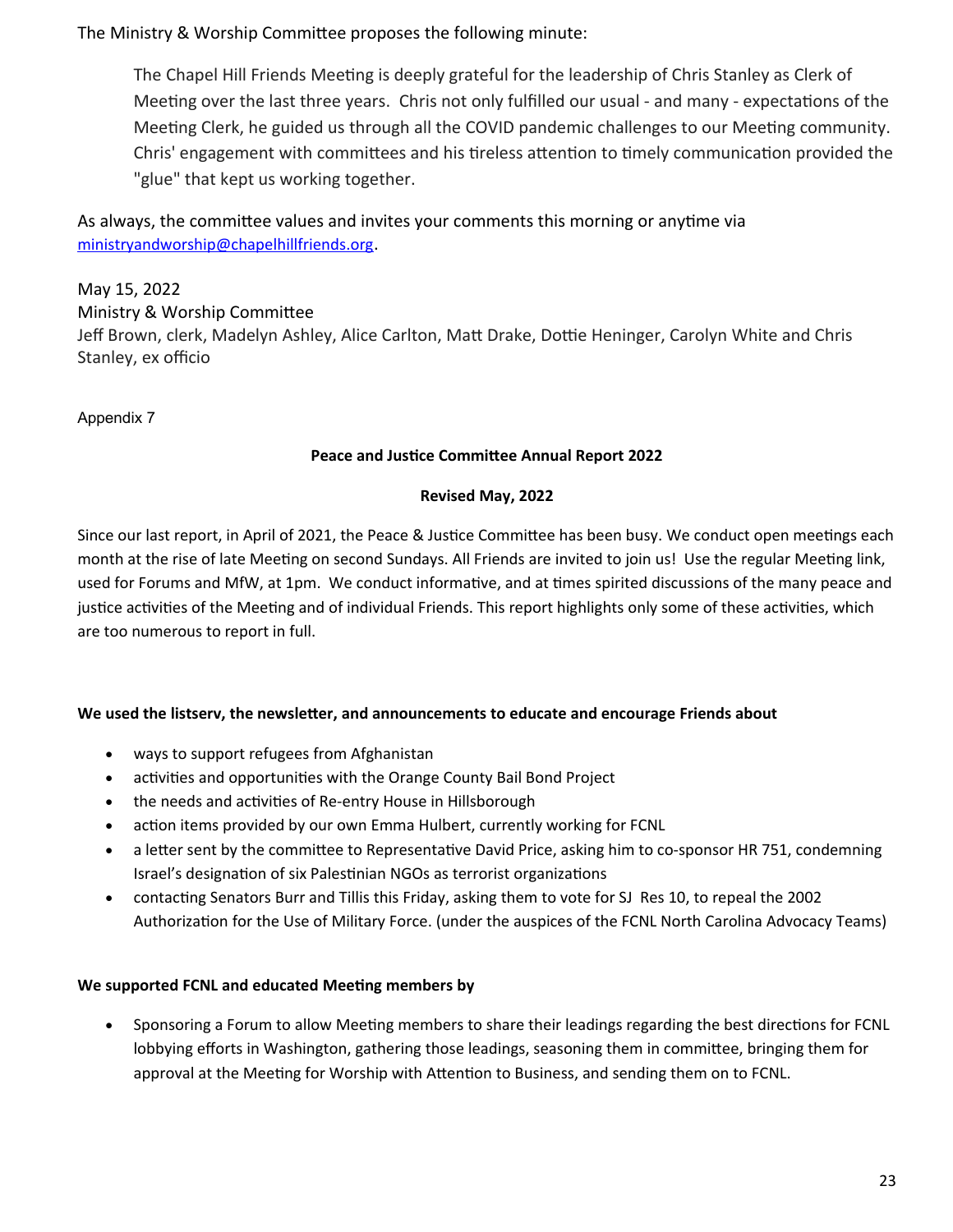With the Transition & Support (T&S) Committee, we recommended that **CHFM partner with the Orange County Bail Bond Project.** Volunteers will be welcome to be court observers, provide transportation to court, and perform other tasks once training resumes. Financial contributions from individuals are welcome.

**Anti-Racism (sub) Committee**. Our Anti-Racism (sub)Committee (ARC) consists of several members of the Peace and Justice Committee and several other Meeting members and attenders. ARC took several actions this year:

- 1. Shared several dozen anti-racism anecdotes from Meeting members in the Meeting listserv and newsletter. The complete set can be found at our CHFM website - go to Committees in the left Menu, find P&J and click on documents.
- 2. Published lists of books, YouTube and movie reviews relevant to the subject of antiracism which lists can be found at the CHFM website at P&J documents.
- 3. Seasoned Joyce Sandy's Change the Name Project (CtN), which was approved by Peace and Justice and by Meeting for Worship with Attention to Business. When major changes were subsequently requested by ARC, CtN was removed from the care of the Meeting by Joyce. Joyce and Faye Stanley continue to move CtN forward, with Tom Munk and Naveed Moeed serving on its board. P&J minuted support for the continued work by these and other Meeting members and attenders. The website for CtN can be found at **ctn.8hcollective.com**
- 4. Presented, in a Forum, three of the leading voices in anti-racism work and took reflections from the people who attended. The notes from that Forum will be posted on our CHFM website among the P&J documents.

#### **Benevolences**.

- 1. We reported out to Meeting for Worship with Attention to Business about the activities of two of our benevolences: the Alamance-Orange Prison Ministry, and NC Warn. We sponsored a Forum on NC Warn. FCNCL is the third benevolence and they will report on themselves.
- 2. We confirmed that all of last years' benevolences were received in the correct amounts by their recipients: Alamance-Orange Prison Ministry, Friends Committee on NC Legislation, and NC WARN.
- 3. Recommended an equal distribution this year to the same three beneficiary organizations, with expectation to return to a more robust process next year. These recommendations were approved by the Meeting for Worship with Attention to Business.
- 4. The committee will present a forum about Re-Entry House + in 2022, with the goal of raising \$1000 for it and considering it for a benevolence next year.

We are particularly grateful for the services of Faye Stanley, who was recording clerk of the committee for the first half of this year. In response to Faye's criticism of our committee's embrace of corporate action, we have suggested to M&W that they sponsor a Threshing Session (two hours or three) on the balance of inward worship and outward service in our Meeting with the purpose of airing feelings and opinions and bringing us, by virtue of listening to each other, to greater unity and understanding of ourselves and our Meeting's place in God's work.

Respectfully submitted,

Leslie Bassinger, Hank Elkins, Joe Groves, Wendy Michener (co-clerk), Tom Munk (co-clerk), Ellen O'Brien, Joyce Sandy